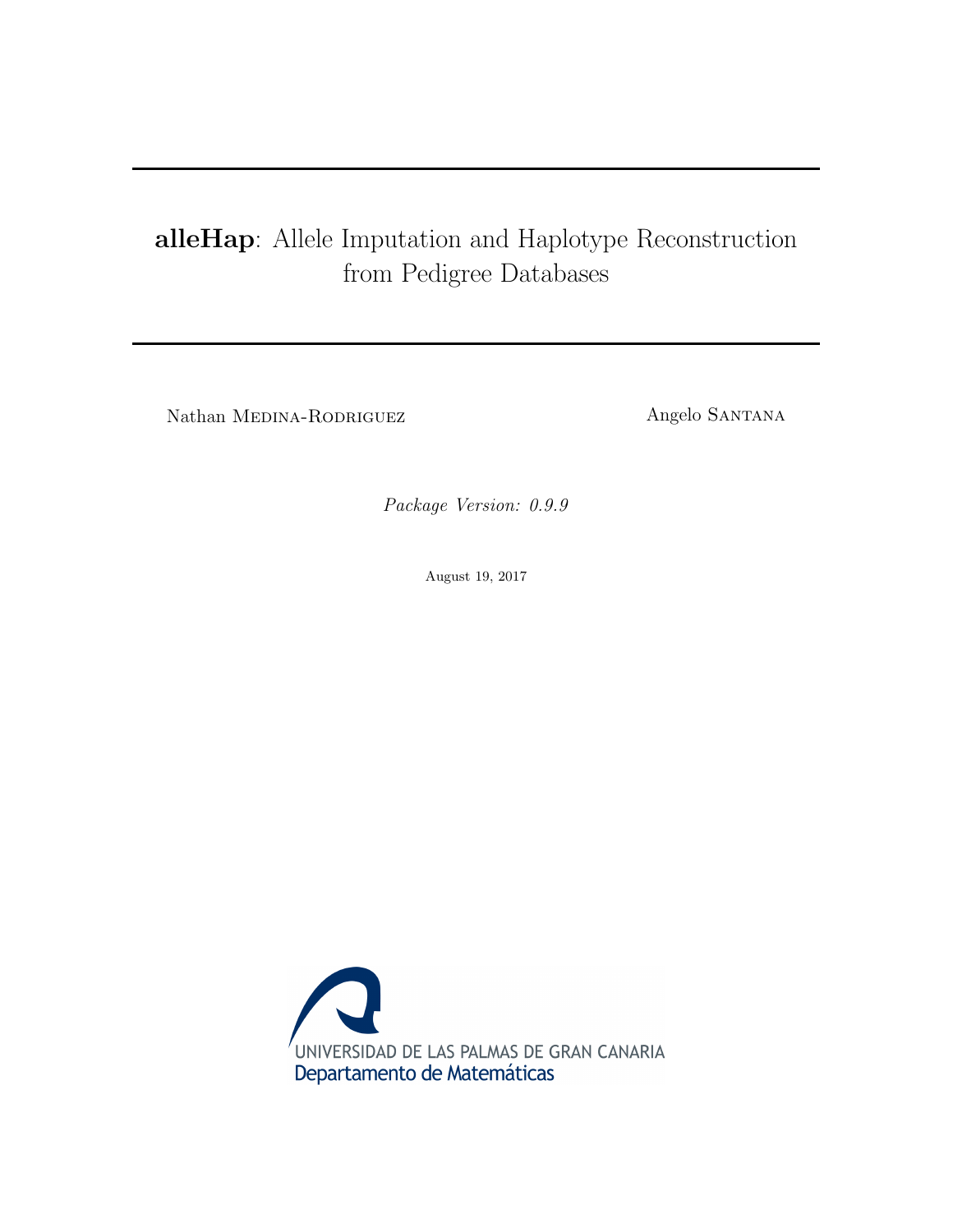#### Abstract

alleHap contains tools to simulate alphanumeric alleles, impute genetic missing data and reconstruct non-recombinant haplotypes from pedigree databases in a deterministic way. Allele simulations can be carried out taking into account many factors (such as number of families, markers, alleles per marker, probability and proportion of missing genotypes, recombination rate, etc). Genotype imputation can be performed with simulated datasets or real databases (previously loaded in .ped format). Haplotype reconstruction can be carried out even with missing data, since the program firstly tries to impute each family genotype (without a reference panel), to later reconstruct the corresponding haplotypes for each family member when possible. All these procedures are based on considering that each individual (due to meiosis) should have two alleles per marker, one inherited from each parent; the application of simple rules comparing genotypes of parents with offsprings and the offsprings against each other allow in many cases haplotypes to be deterministically reconstructed and genotypes unequivocally imputed. alleHap is very robust against inconsistencies within the genotypic data, warning when they occur. Furthermore, the package is handy, intuitive and have good performance properties in execution time and memory usage, even when handling large amounts of genetic data.

This vignette intends to explain in detail how alleHap package works for the desired applications, and it includes illustrated explanations and easily reproducible examples.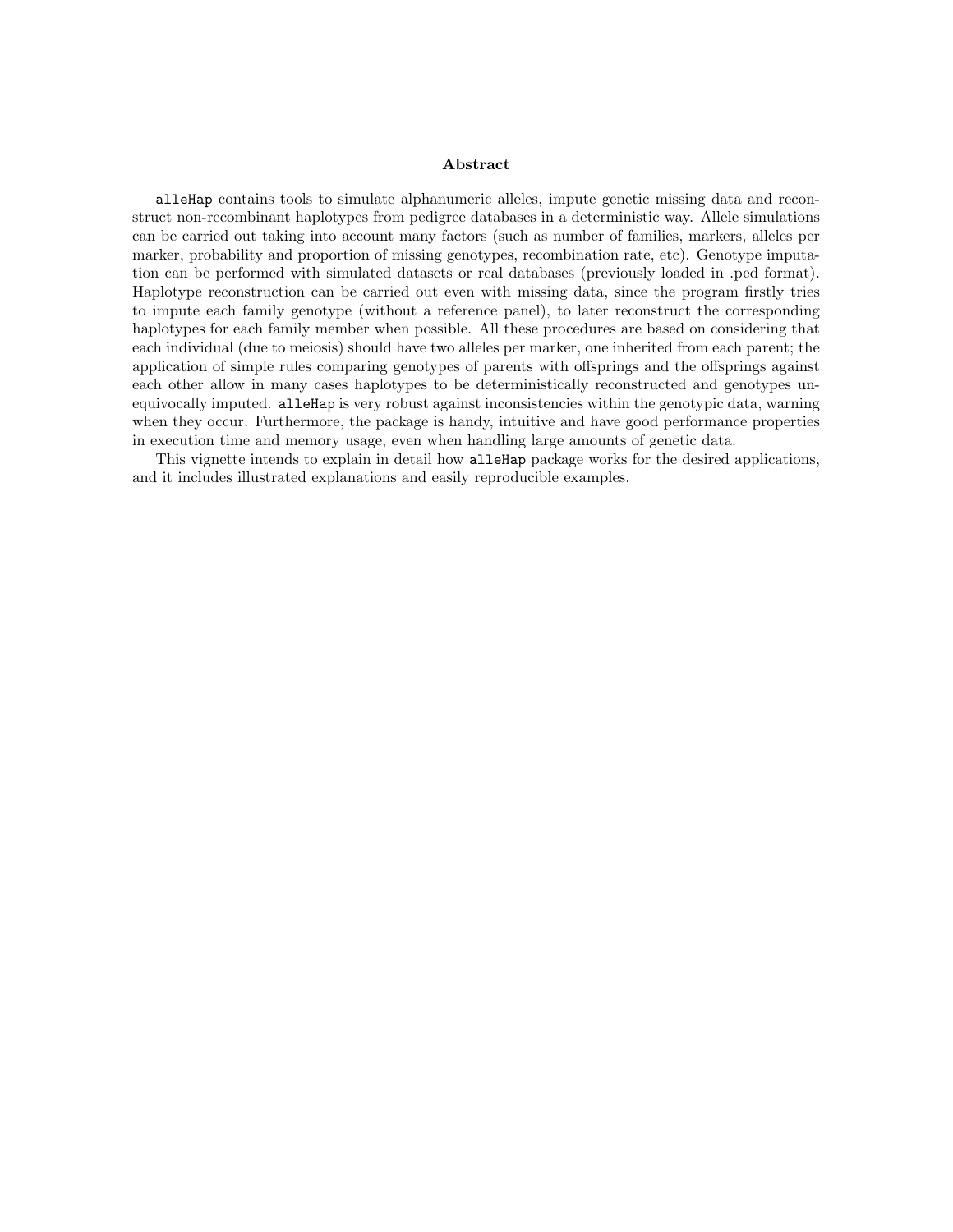# Contents

|   | 1 Introduction                | 3            |
|---|-------------------------------|--------------|
|   | 2 Theoretical Description     | 3            |
| 3 | Input Format<br>3.2           | $\mathbf{5}$ |
| 4 | Data Simulation<br>4.1<br>4.2 | 5            |
| 5 | Workflow                      |              |
|   | 5.1                           |              |
|   | 511                           |              |
|   | 5.1.2                         |              |
|   | 5.2                           |              |
|   | 5.2.1                         |              |
|   | 5.2.2                         |              |
|   | 5.3                           |              |
|   | 5.3.1                         |              |
|   | 5.3.2                         |              |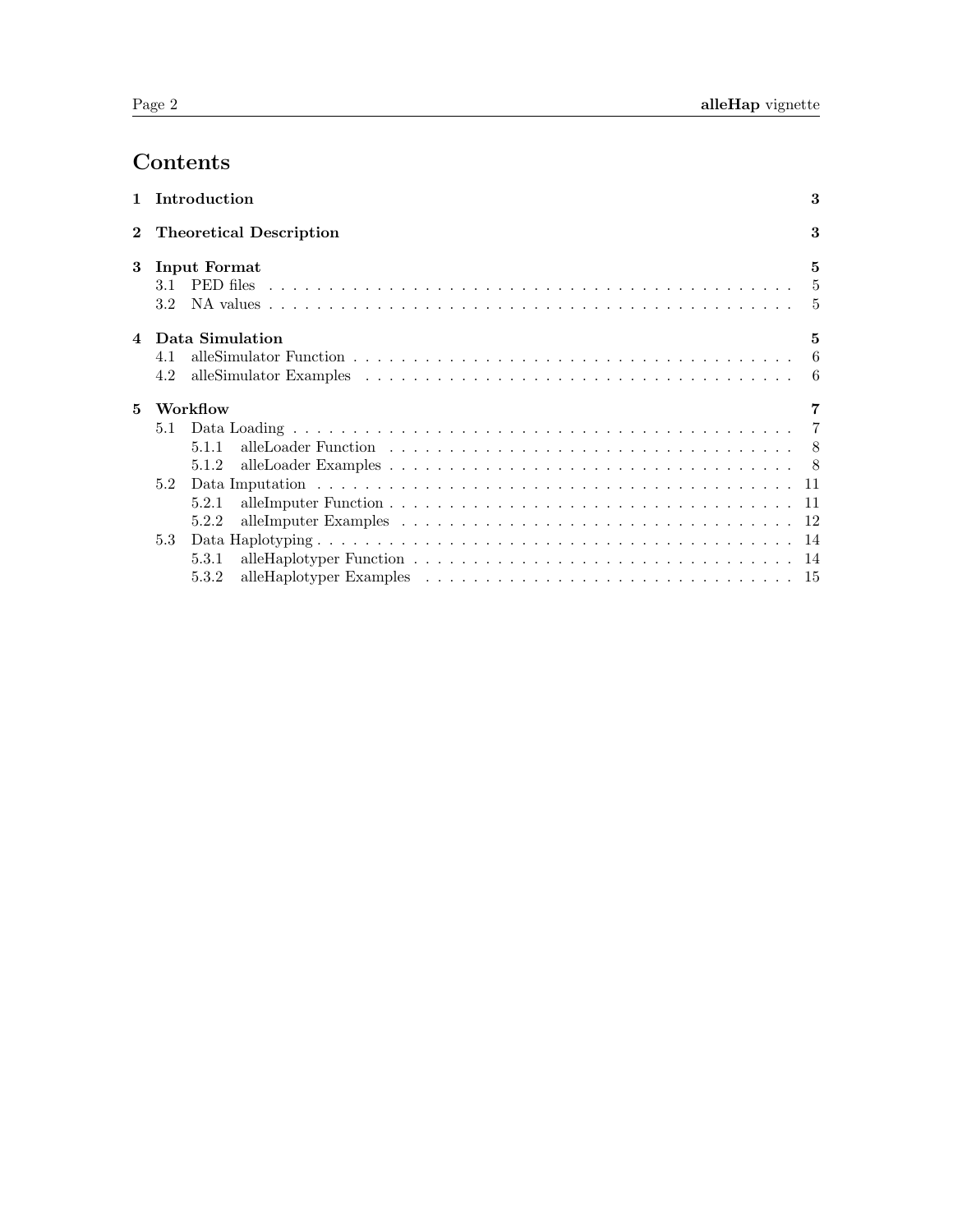# <span id="page-3-0"></span>1 Introduction

Genotype imputation and haplotype reconstruction have achieved an important role in Genome-Wide Association Studies (GWAS) during recent years. Estimation methods are frequently used to infer either missing genotypes as well as haplotypes from databases containing related and/or unrelated subjects. The majority of these analyses have been developed using several statistical methods [\[BB11\]](#page-20-0) which can impute probabilistically genotypes as well as perform haplotype phasing (also known as haplotype estimation) of the corresponding genomic regions, by using reference panels.

Current algorithms do not carry out genotype imputation or haplotype reconstruction using solely deterministic techniques on pedigree databases. These methods are usually focused on population data and in case of pedigree data, families normally are comprised by trios [\[BB09\]](#page-20-1), being uncommon those studies consisting of more than two offspring for each line of descent. Studies composed of large pedigrees are also infrequent. When there is a lack of family genetic data, computational inference by probabilistic models using reference panels must be necessarily used and may cause many incorrect inferences.

On the other hand, certain regions are very stable against recombination but at the same time, they may be highly polymorphic. These stable loci may be occupied by tens to hundreds of different alleles. For this reason, in some well-studied regions (such as Human Leukocyte Antigen (HLA) loci  $[MCH^+13]$  $[MCH^+13]$  in the extended human Major Histocompatibility Complex  $(MHC)$  [\[dBMS](#page-20-3)<sup>+06</sup>]) an alphanumeric nomenclature is needed to facilitate later analysis. In these conditions, usual typing techniques may not take full advantage of the alleles composition.

Our package alleHap can combine genetic information of parents and children on stable and highly polymorphic regions with the double objective of imputing missing alleles and reconstructing family haplotypes. The procedure is deterministic and uses only the information contained in the family. When genotypes of several children are available, imputation and reconstruction are possible even when parents have fully or partially missing genotypes. Obviously, imputation and reconstruction rates are not always of 100%, but the output of the program could then be used by other existing probabilistic imputation and reconstruction algorithms that use reference panels, thus leading to improved inferences from these algorithms.

# <span id="page-3-1"></span>2 Theoretical Description

alleHap algorithms are based on a preliminary analysis of all possible combinations that may exist in the genotype of a family, considering that each child should unequivocally have inherited two alleles, one from each parent. The analysis begins with the differentiation of seven cases, as described in [\[BWSD](#page-20-4)+07]. These cases can be grouped considering the number of unique (or different) alleles per family. So, using the notation  $N_{par}$ : Number of unique alleles in parents and  $N_p$ : Number of unique alleles in parent p, the expression:  $(N_{par}, N_1, N_2)$  allow to identify all the non-recombinant configurations in families with one line of descent (i.e. parent-offspring pedigree). Table [1](#page-3-2) shows the different configurations in biallelic mode:

<span id="page-3-2"></span>

| Configurations    |     | $\overline{2}$ | 3             |                | 5             | 6             |     |
|-------------------|-----|----------------|---------------|----------------|---------------|---------------|-----|
| $N_{par}$         |     | $\overline{2}$ | $\mathcal{D}$ | 3              | $\mathcal{P}$ | 3             | 4   |
| $(N_1,N_2)$       |     |                | $\cdot$ 2     | $\overline{2}$ | 2.2           | $2.2^{\circ}$ | 2,2 |
| Parents           | a/a | a/a            | a/a           | a/a            | a/b           | a/b           | a/b |
|                   | a/a | b/b            | a/b           | b/c            | a/b           | a/c           | c/d |
|                   | a/a | a/b            | a/a           | a/b            | a/a           | a/a           | a/c |
| Possible Offsring |     |                | a/b           | a/c            | b/b           | a/b           | a/d |
|                   |     |                |               |                | a/b           | a/c           | b/c |
|                   |     |                |               |                |               | b/c           | b/d |

Table 1: Biallelic configurations in a parent-offspring pedigree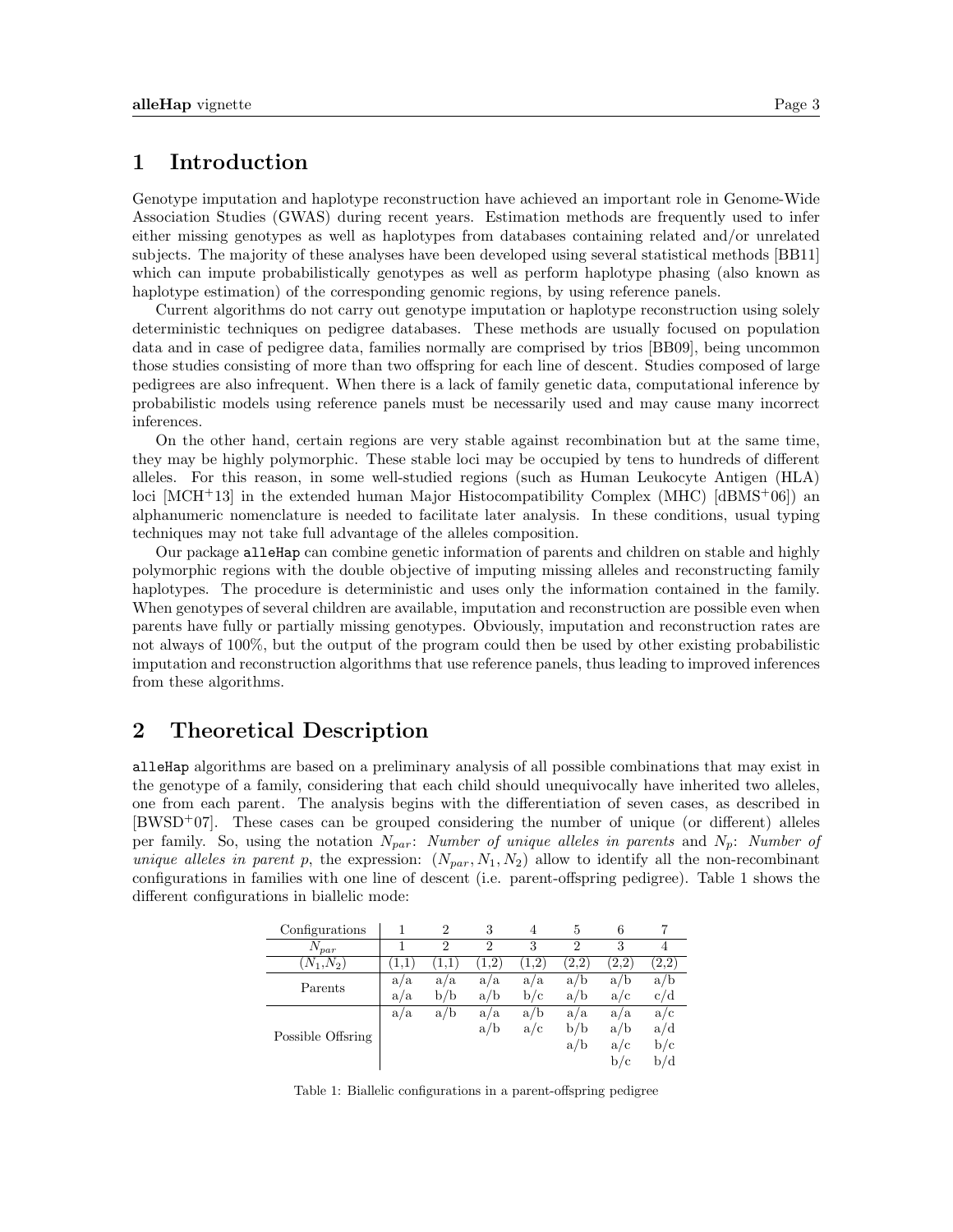As a previous step for the proper operation of alleHap, an identification of the homozygous genotypes for each family is necessary. An example of some unphased biallelic genotypes (left) and their corresponding Homozygosity (HMZ) matrix is shown in the next table; for any marker in a subject, the value of HMZ is 1 if it is homozygous and 0 if heterozygous:

|          | Unphased Data<br>3<br>$\overline{2}$<br>6<br>5<br>4<br>a/b<br>a/a<br>a/b<br>a/a<br>a/a<br>a/a<br>a/b<br>b/c<br>b/b<br>a/c<br>a/b<br>a/a<br>a/b<br>a/b<br>a/a<br>a/a<br>a/a<br>a/a<br>b/b<br>a/b<br>a/b<br>a/c<br>a/b<br>a/c |  |  |  |  |     |     |                |   |          | Homozygosity Info. |          |  |
|----------|-----------------------------------------------------------------------------------------------------------------------------------------------------------------------------------------------------------------------------|--|--|--|--|-----|-----|----------------|---|----------|--------------------|----------|--|
| Marker   |                                                                                                                                                                                                                             |  |  |  |  |     | 7   | $\overline{2}$ | 3 | 4        | 5                  | 6        |  |
| Parents  |                                                                                                                                                                                                                             |  |  |  |  |     | a/b |                |   |          |                    | $\theta$ |  |
|          |                                                                                                                                                                                                                             |  |  |  |  |     | c/d |                |   | $\theta$ | $\theta$           | $\theta$ |  |
|          |                                                                                                                                                                                                                             |  |  |  |  |     | a/c |                |   |          |                    |          |  |
|          |                                                                                                                                                                                                                             |  |  |  |  |     | a/d |                |   |          |                    |          |  |
| Offsring |                                                                                                                                                                                                                             |  |  |  |  |     | b/c |                |   |          |                    |          |  |
|          |                                                                                                                                                                                                                             |  |  |  |  | b/c |     |                |   |          |                    |          |  |

Table 2: Biallelic unphased genotypes and HMZ matrix

To determine the haplotypes, alleHap creates an IDentified/Sorted (IDS) matrix from the genotypes of each family. In children, a genotype  $a/b$  of a marker is phased if it can be unequivocally determined that the first allele comes from the father and the second from the mother. In this way, the sequence of first (second) alleles of phased markers is the haplotype inherited from the father (or mother). So, when a marker in a child can be phased this way its IDS value is 1; in other case its value is 0. In parents, genotypes can be phased if there exists at least one child with all its genotypes phased (reference child). Then, for every marker, the alleles of the genotype in a parent are sorted in such a way that first allele coincides with the corresponding allele inherited from that parent in the reference child. When this sorting is achieved, the IDS value in the parent is 1; in other case its value is 0.

An example of the values of this matrix (right) and the corresponding phased genotypes (left) is the following; note that when the genotype  $a/b$  is phased we denote it by  $a|b$ ; the first child in each group is considered to be the reference child for phasing the parents:

| Phased Data<br>Marker<br>3<br>$\overline{2}$<br>6<br>5<br>4<br>a b<br>a b<br>aa<br>aa<br>ala<br>aa<br>Parents<br>blb<br>a <sub>b</sub><br>b c<br>ac<br>alb<br>ala<br>a <sub>b</sub><br>alb<br>aa<br>aa<br>aa<br>aa<br>blb<br>alb<br>a b<br>a c<br>Offspring<br>a/b<br>ac |  |  |  |  |     |     |   | <b>IDS</b> Matrix |   |    |   |  |
|--------------------------------------------------------------------------------------------------------------------------------------------------------------------------------------------------------------------------------------------------------------------------|--|--|--|--|-----|-----|---|-------------------|---|----|---|--|
|                                                                                                                                                                                                                                                                          |  |  |  |  |     | ד   | 2 | 3                 | 4 | 5. | 6 |  |
|                                                                                                                                                                                                                                                                          |  |  |  |  |     | a b |   |                   |   |    |   |  |
|                                                                                                                                                                                                                                                                          |  |  |  |  |     | c d |   |                   |   |    |   |  |
|                                                                                                                                                                                                                                                                          |  |  |  |  |     | a c |   |                   |   |    |   |  |
|                                                                                                                                                                                                                                                                          |  |  |  |  |     | ad  |   |                   |   |    |   |  |
|                                                                                                                                                                                                                                                                          |  |  |  |  |     | blc |   |                   |   |    |   |  |
|                                                                                                                                                                                                                                                                          |  |  |  |  | blc | b d |   |                   |   |    |   |  |

Table 3: Phased genotypes and IDS matrix

Sometimes, missing values may occur. These can be located either in parents or children. An example of this is depicted as follows:

|           |     |                |     |     |     |                | <b>IDS</b> Matrix |          |                |          |                  |   |          |          |
|-----------|-----|----------------|-----|-----|-----|----------------|-------------------|----------|----------------|----------|------------------|---|----------|----------|
| Marker    |     | $\overline{2}$ | 3   | 4   | 5   | 6              |                   |          | $\overline{2}$ | 3        | 4                | 5 | 6        |          |
| Parents   | ala | aa             | aa  | aa  | ΝA  | ΝA             | ΝA                |          |                |          |                  |   | $\theta$ | $\theta$ |
|           | NΑ  | NΑ             | NΑ  | blc | a/b | a <sub>b</sub> | a b               | $\theta$ | $\theta$       | $\theta$ |                  |   |          |          |
|           | aa  | alb            | aa  | ΝA  | a a | aa             | c <sub>1</sub>    |          |                |          | $\left( \right)$ |   |          |          |
|           |     |                | alb | alc | blb | a/b            | d a               |          |                |          |                  |   |          |          |
| Offspring |     |                |     |     | a/b | c a            | c <sub>b</sub>    |          |                |          |                  | O |          |          |
|           |     |                |     |     |     | c b            | d b               |          |                |          |                  |   |          |          |

Table 4: Phased genotypes and IDS matrix containing missing data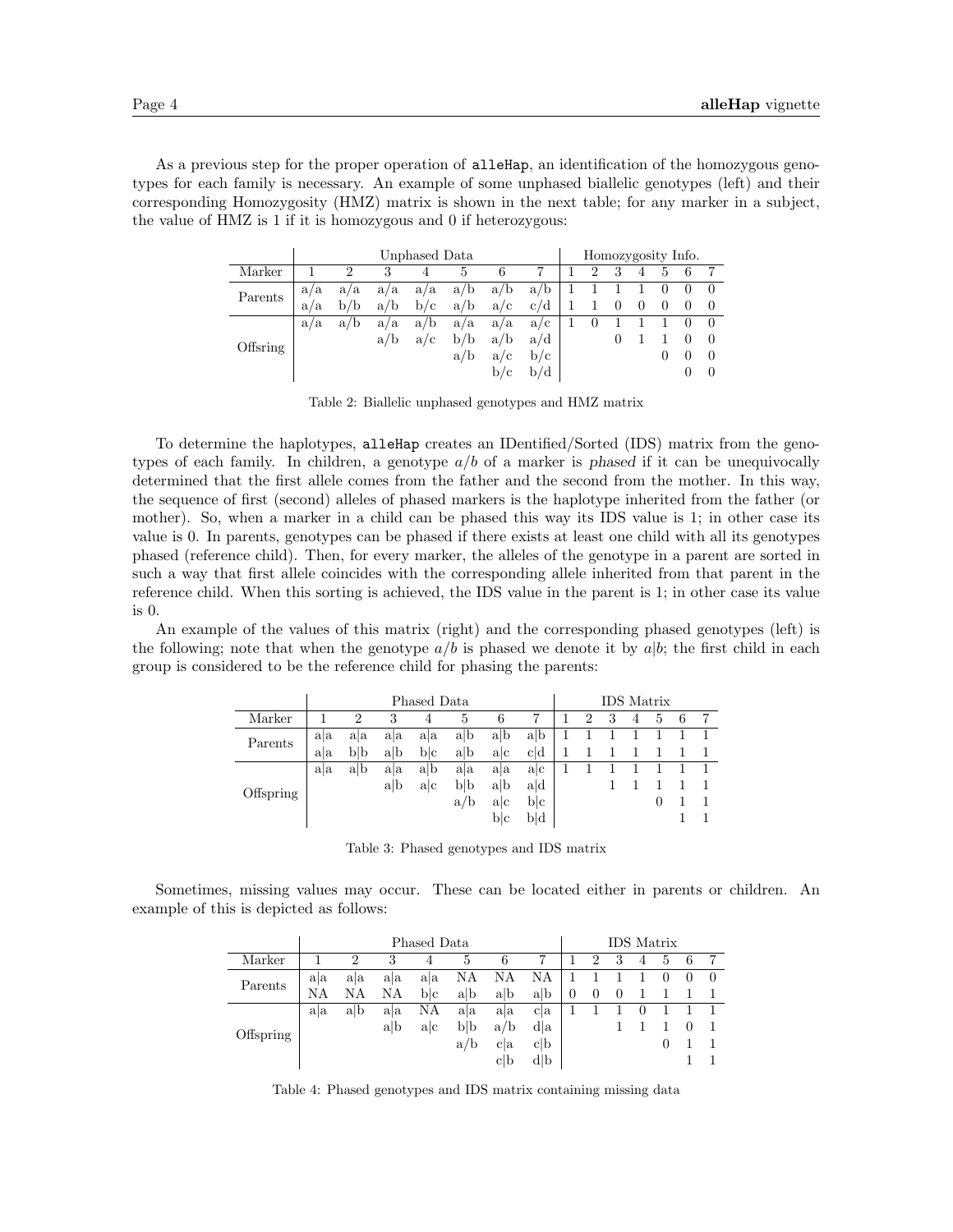# <span id="page-5-0"></span>3 Input Format

alleHap uses PED files as input, although it can detect and adapt similar formats (with the same structure) to later load the data.

### <span id="page-5-1"></span>3.1 PED files

A PED file is a white-space (space or tab) delimited file where the first six columns are mandatory and the rest of columns are the genotype: Family ID (identifier of each family), Individual ID (identifier of each member of the family), Paternal ID (identifier of the paternal ancestor), Maternal ID (identifier of the maternal ancestor), Sex (gender of each individual:  $1$ =male,  $2$ =female, other=unknown), Phenotype (quantitative trait or affection status of each individual:  $-9$ =missing, 1=unaffected, 2=affected) and the **genotype** of each individual (in biallelic or coded format).

The IDs are alphanumeric: the combination of family and individual ID should uniquely identify a person. PED files must have 1 and only 1 phenotype in the sixth column. The phenotype can be either a quantitative trait or an affection status column. Genotypes (column 7 onwards) should also be white-space delimited; they can be any character (e.g. 1,2,3,4 or A,C,G,T or anything else) except 0 which is, by default, the missing genotype character. All markers should be biallelic and must have two alleles specified  $[PNTB<sup>+</sup>07]$  $[PNTB<sup>+</sup>07]$ . For example, a family composed of three individuals typed for N SNPs is represented in Table [5:](#page-5-4)

<span id="page-5-4"></span>

| Fam $ID^a$   Ind $ID$   Pat $ID$   Mat $ID$   Sex   Pheno   Mkr_1   Mkr_2   Mkr_3 Mkr_N |  |                                                                                                             |  |  |  |  |  |  |
|-----------------------------------------------------------------------------------------|--|-------------------------------------------------------------------------------------------------------------|--|--|--|--|--|--|
|                                                                                         |  |                                                                                                             |  |  |  |  |  |  |
|                                                                                         |  |                                                                                                             |  |  |  |  |  |  |
|                                                                                         |  |                                                                                                             |  |  |  |  |  |  |
|                                                                                         |  | $\mathbf{m}$ , and $\mathbf{m}$ , and $\mathbf{m}$ , and $\mathbf{m}$ , and $\mathbf{m}$ , and $\mathbf{m}$ |  |  |  |  |  |  |

Table 5: Example of a Family in .ped file format

<span id="page-5-5"></span> $a$  No header row should be given. It is shown here for clarity.

### <span id="page-5-2"></span>3.2 NA values

The missing values or Not Available (NA) values may be placed either in the first six columns and also in genotype columns. In the genotype colums, when some values are missing either both alleles should be 0, -9, NA. An example of this would be:

|          |          |  | famID indID patID matID sex phenot Mk1_1 Mk1_2 Mk2_1 Mk2_2 Mk3_1 Mk3_2 |          |    |          |                    |  |
|----------|----------|--|------------------------------------------------------------------------|----------|----|----------|--------------------|--|
| 1 FAM001 |          |  | 1 0 0 1 1 1 2                                                          |          | NA | NA.      |                    |  |
| 2 FAM001 |          |  | 2 0 0 2 2 3 4 1 2 3                                                    |          |    |          |                    |  |
| 3 FAM001 |          |  | 3 1 2 1 2 1 3                                                          |          |    |          | $1 \t 2 \t 1 \t 3$ |  |
| 4 FAM001 | $\sim$ 4 |  | $1 \quad 2 \quad 2 \quad 1$                                            | NA 1939. |    | NA 1 1 2 |                    |  |
| 5 FAM001 |          |  | 5 1 2 1 2 1                                                            |          |    | 4 1 1 2  |                    |  |

# <span id="page-5-3"></span>4 Data Simulation

alleHap can simulate biallelic pedigree databases. Simulation can be performed taking into account different factors such as number of families to generate, number of markers, number of different alleles per marker, type of alleles (numeric or character; alleles of type character are assumed to take the values 'A','C','G' or 'T', and markers with this type of alleles can have only two different alleles; when alleles are of numeric type, a marker can have n different alleles, indexed from 1 to  $n$ ; in a simulation all markers are of the same type, defined by the argument *chrAlleles*; when TRUE all markers are of type character, when FALSE all are of numeric type), number of different haplotypes in the population,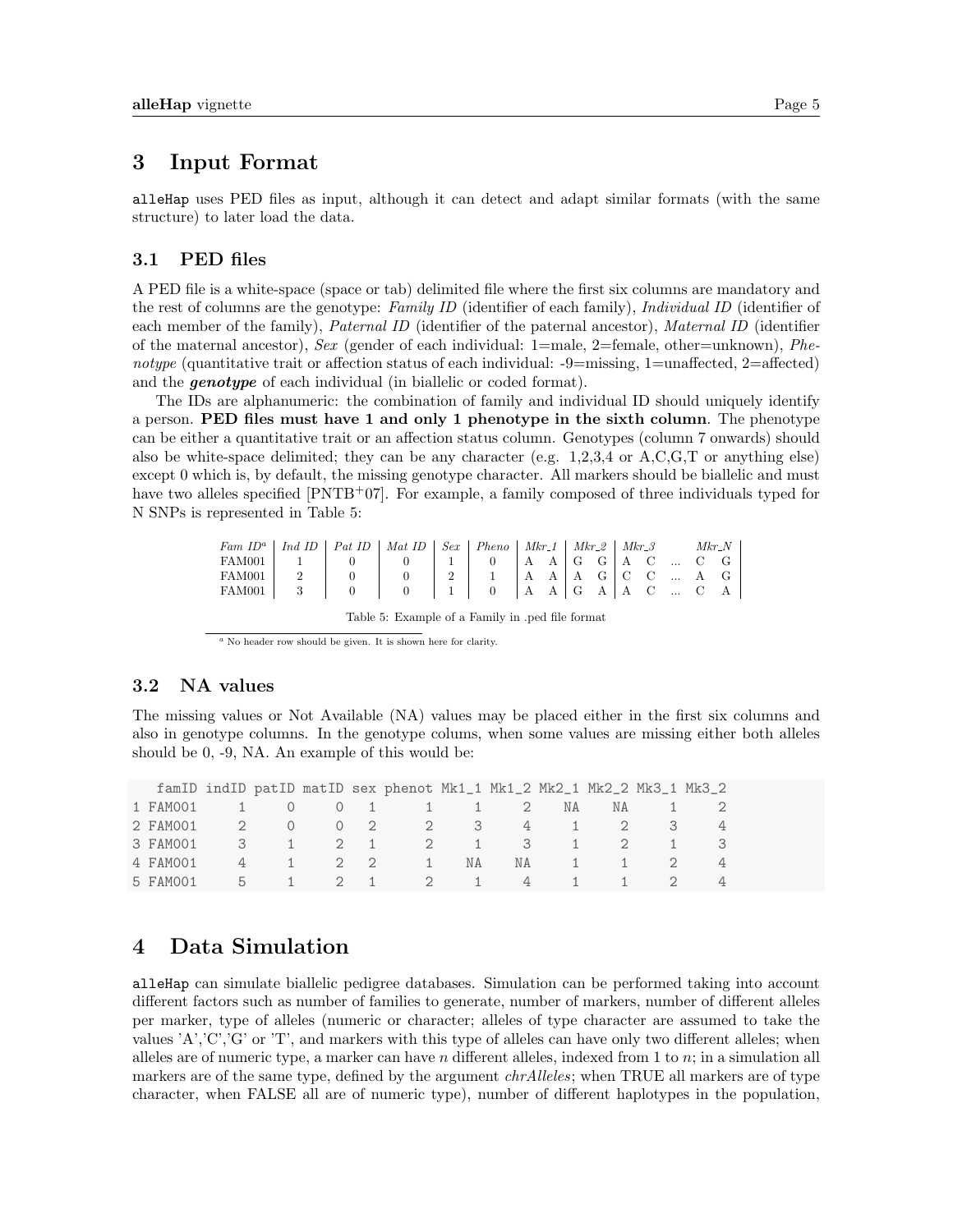probability of missing genotypes in parent/offspring, proportion of missing genotypes per individual, probability of being affected by disease and recombination rate.

### <span id="page-6-0"></span>4.1 alleSimulator Function

alleSimulator function generates the clinical and genetic information of a group of families according to the previously defined parameters. This function performs several steps in order to simulate the data:

- I. Loading of Internal Functions: In this step all the necessary functions to simulate the data are loaded. These functions are *labelMrk* (which creates the 'A','C','G','T' character labels), simHapSelection (which selects n different haplotypes between the total number of possible haplotypes; these selected haplotypes constitutes the population of haplotypes 'popHaplos', from which the different families will be derived),  $\text{simOffspring}$  (which generates n offspring by selecting randomly one haplotype from each parent),  $\textit{simOneFamily}$  (which simulates one family from a population containing the haplotypes 'popHaplos') and  $\textit{simRecombHap}$  (which simulates the recombination of haplotypes).
- II. Alleles per Marker: The second step is the generation of the number of different alleles in each marker. Users can specify the vector  $numAlleles$  with the desired number of alleles in each marker. If numAlleles is NULL, for markers of character type, two alleles are assigned; for markers of numeric type, a number of alleles between 2 and 9 are randomly generated for each marker.
- III. Haplotypes in population: alleSimulator generates the genotypes in a family from the haplotypes in parents. For every family the four haplotypes of the parents must be randomly selected from the pool of possible haplotypes in the population. As with many markers (and/or many alleles per marker) the number of possible different haplotypes can be very high, alleSimulator first generates a subset of nHaplos haplotypes of the population, from which the parental haplotypes will be selected. By default, the value of *nHaplos* is limited to 1200 haplotypes.
- IV. Data Generation and Concatenation: In this step, for each family identification data (family ID, parent ID, etc), clinical data (affected/non-affected), and genetical data are simulated. Data of all families are sequentially concatenated in a unique dataframe.
- V. Data Labelling: The fifth step is the labelling of the previously concatenated data ("famID", "indID", "patID", "matID", "sex", "phen", "markers", "recombNr", "ParentalHap", "Maternal-Hap").
- VI. Data Conversion: The sixth step is the conversion of the previously generated data into the most suitable type (integer and/or character).
- VII. Missing Data Generation: The seventh step is the insertion of missing values in the previously generated dataset (only when users require it). Missing values may be generated taking into account four different factors: *missParProb* (probability of occurrence of a missing genotype in parents), missOffProb (probability of occurrence of a missing genotype in a child), ungenotPars (probability of a parent to be fully ungenotyped) and ungenotOffs (probability of a child to be fully ungenotyped).
- VIII. Function Output: The last step is the creation of a list containing two different dataframes, for genotype and haplotypes respectively. This may be useful in order to compare simulated haplotypes with later reconstructed haplotypes.

# <span id="page-6-1"></span>4.2 alleSimulator Examples

Next examples show how alleSimulator works: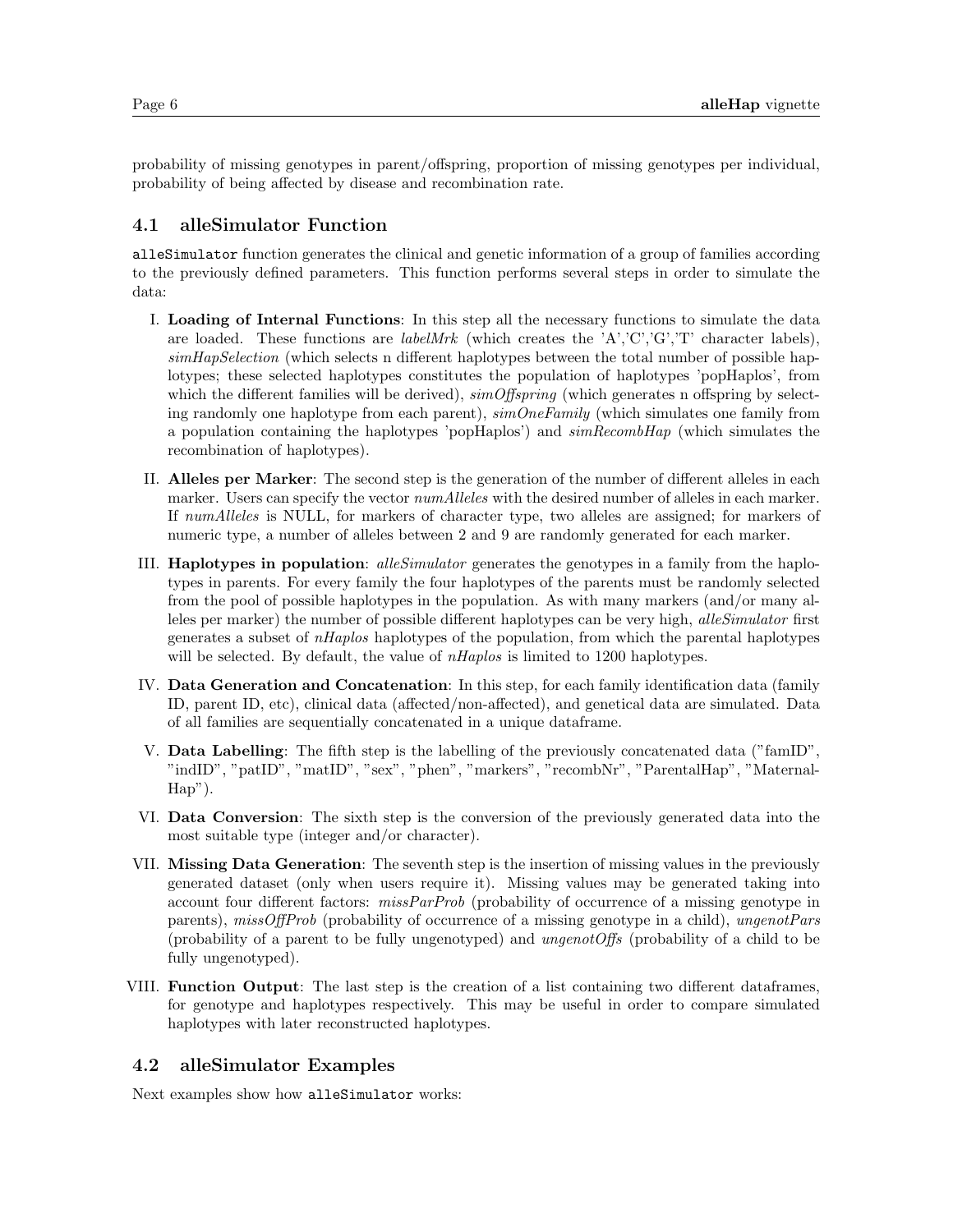**alleSimulator Example 1:** Simulation of one family with two children where three markers are observed, and containing parental missing data.

```
> simulatedFam1 <- alleSimulator(1,2,3,missParProb=0.3)
> simulatedFam1[[1]] # Alleles (genotypes) of the 1st simulated family
 famID indID patID matID sex phen Mk1_1 Mk1_2 Mk2_1 Mk2_2 Mk3_1 Mk3_2
1 FAM01  1  0  0  1  1 <NA> <NA> C  T  C  G
2 FAM01 2 0 0 2 1 T T <NA> <NA> <NA> <NA>
3 FAM01 3 1 2 1 1 C T C T C G
4 FAM01 4 1 2 1 1 C T C T C G
> simulatedFam1[[2]] # 1st simulated family haplotypes (without missing values)
 famID indID patID matID sex phen Paternal_Hap Maternal_Hap recomP recomM
1 FAM01  1  0  0  1  1  C-C-G  C-T-C  0  0
2 FAM01 2 0 0 2 1 T-T-G T-C-G 0 0
3 FAM01 3 1 2 1 1 C-T-C T-C-G 0 0
4 FAM01  4  1  2  1  1  C-T-C  T-C-G  0  0
```
alleSimulator Example 2: Same as before but containing offspring missing data instead of parental missing data.

```
> simulatedFam2 <- alleSimulator(1,2,3,missOffProb=0.3)
> simulatedFam2[[1]] # Alleles (genotypes) of the 2nd simulated family
 famID indID patID matID sex phen Mk1_1 Mk1_2 Mk2_1 Mk2_2 Mk3_1 Mk3_2
1 FAM01 1 0 0 1 1 T T C T A C
2 FAM01 2 0 0 2 1 C T C T A A
3 FAM01 3 1 2 1 1 <NA> <NA> C C <NA> <NA>
4 FAM01 4 1 2 2 1 C T <NA> <NA> <NA> <NA>
> simulatedFam2[[2]] # 2nd simulated family haplotypes (without missing values)
 famID indID patID matID sex phen Paternal_Hap Maternal_Hap recomP recomM
1 FAM01  1  0  0  1  1  T-T-C  T-C-A  0  0
2 FAM01 2 0 0 2 1 C-C-A T-T-A 0 0
3 FAM01 3 1 2 1 1 T-C-A C-C-A 0 0
4 FAM01 4 1 2 2 1 T-C-A C-C-A 0 0
```
# <span id="page-7-0"></span>5 Workflow

The usual workflow of alleHap comprises mainly three stages: Data Loading, Data Imputation and Data Haplotyping. The next subsections will describe each of them.

#### <span id="page-7-1"></span>5.1 Data Loading

The package can be used with either simulated or real data, and can handle missing genetic information. As has been mentioned in section [3,](#page-5-0) PED files are the default input format for alleHap, and although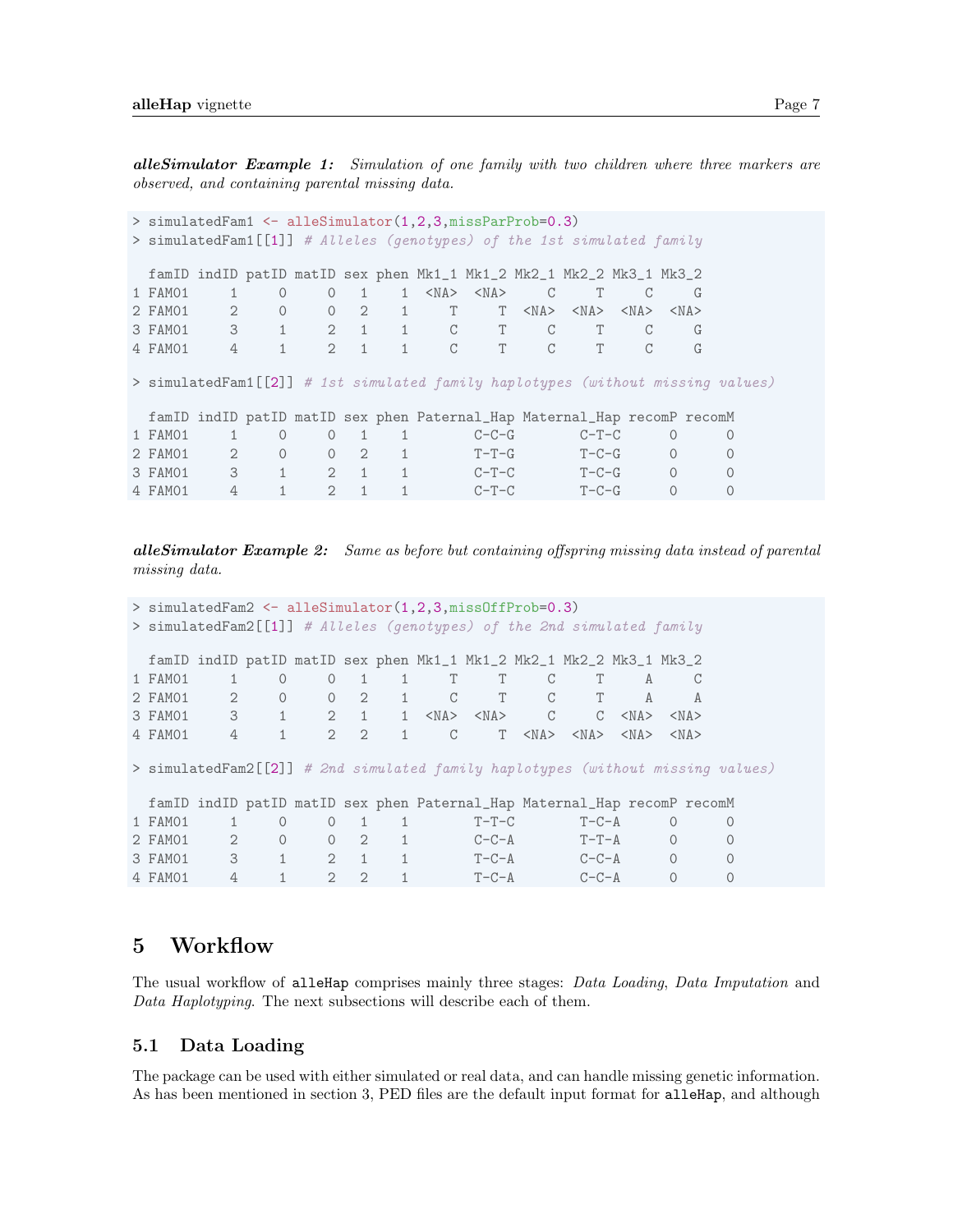its loading process is quite simple, it is important to note that a file containing a large number of markers could slow down the process. Therefore, to avoid the preceding, it is highly recommended that users *split the data into non-recombinant chunks*, where each chunk should be later loaded by the alleLoader function.

Previously to the loading process, users should check how missing values have been coded in the intended PED file. If those values are different from "-9" or "-99", the parameter "missingValues" of alleLoader has to be updated with the corresponding value. Per example, if the PED file has been codified with zeros as missing values, missingValues=0 must be specified.

#### <span id="page-8-0"></span>5.1.1 alleLoader Function

The alleLoader function tries to load the user dataset into a fully compatible format. This dataset can be loaded from an external file or from an R dataframe. For this purpose the function goes through the following four steps:

- I. Internal Functions: In this step, the auxiliary function recodeNA (which recodes pre-specified missing values as NA (Not Available) values) is loaded.
- II. Extension check and data read: In this step, alleLoader first checks if a dataframe, matrix or file name has been passed as an argument. In this last case, the file extension is checked and if it is ".ped" the dataset is loaded into R as a data.frame. In other cases, the message "The file must have a .ped extension" is returned, and data will not be loaded.
- III. Data check: the number of families, individuals, parents, children, males, females and markers of the dataset are counted. The ranges of paternal IDs, maternal IDs, genotypes and phenotype values are also identified.
- IV. Missing data count: In this step, the missing/unknown data which may exist in genetic data or in subjects' identifiers are counted.
- V. Function output: In the final step, the dataset is exported as a data.frame and a summary of previous data counting, ranges, and missing values is printed into the screen.

#### <span id="page-8-1"></span>5.1.2 alleLoader Examples

Next example depicts how alleLoader should be used:

**alleLoader Example 1:** Loading of a dataset in .ped format with alleles  $A, C, G, T$ .

```
> example1 <- file.path(find.package("alleHap"), "examples", "example1.ped")
>
> example1Alls <- alleLoader(example1) # Loaded alleles of the example 1
===========================================
===== alleHap package: version 0.9.9 ======
===========================================
```
Data have been successfully loaded from: /tmp/RtmpQxkkw5/Rinst61f67e4049ea/alleHap/examples/example1.ped

===== DATA COUNTING ====== Number of families: 50 Number of individuals: 227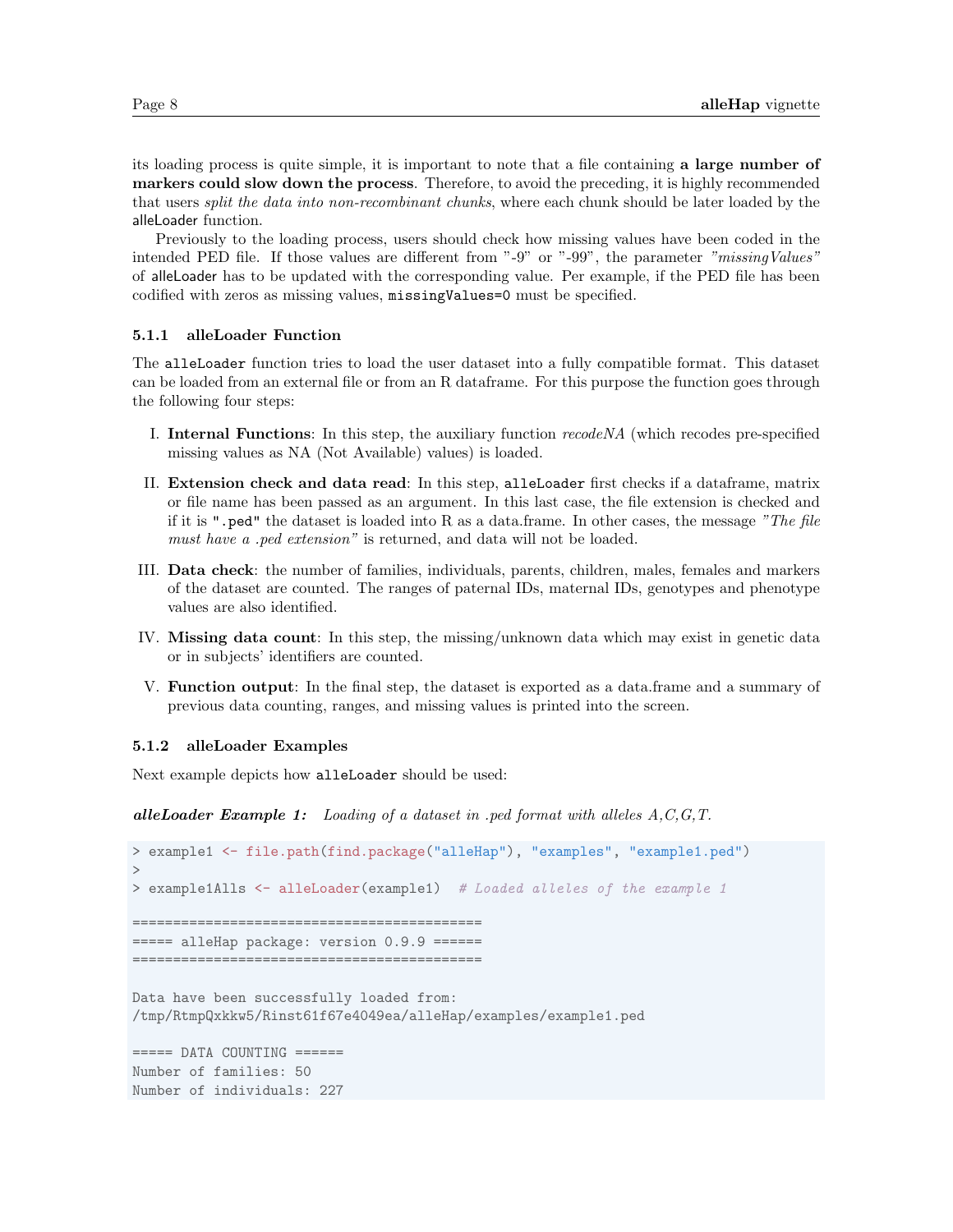```
Number of founders: 100
Number of children: 127
Number of males: 118
Number of females: 109
Number of markers: 12
===========================
======== DATA RANGES =========
Family IDs: [1,...,50]
Individual IDs: [1,...,8]
Paternal IDs: [0,1]
Maternal IDs: [0,2]
Sex values: [1,2]
Phenotype values: [1,2]
==============================
========= MISSING DATA =========
Missing founders: 0
Missing ID numbers: 0
Missing paternal IDs: 0
Missing maternal IDs: 0
Missing sex: 0
Missing phenotypes: 0
Missing alleles: 0
Markers with missing values: 0
================================
> example1Alls[1:14,1:12] # Alleles of the first 17 subjects
 famID indID patID matID sex phen Mk1_1 Mk1_2 Mk2_1 Mk2_2 Mk3_1 Mk3_2
1 1 1 0 0 1 1 T T C T A A
2 1 2 0 0 2 1 A T C G C C
3 1 3 1 2 1 2 A T G T A C
4 1 4 1 2 2 1 A T C G A C
5 1 5 1 2 2 1 A T C G A C
6 2 1 0 0 1 1 A T A G A G
7 2 2 0 0 2 1 G T A C A G
8 2 3 1 2 2 1 G T A C A G
9 2 4 1 2 1 1 A G C G G G
10 2 5 1 2 1 1 T T A A A A
11 3 1 0 0 1 1 A T A G G T
12 3 2 0 0 2 1 C C G G A A
13 3 3 1 2 1 2 A C G G A G
14 3 4 1 2 1 1 C T A G A T
```
alleLoader Example 2: Loading of a dataset in .ped format with numerical alleles

```
> example2 <- file.path(find.package("alleHap"), "examples", "example2.ped")
>
> example2Alls <- alleLoader(example2) # Loaded alleles of the example 2
```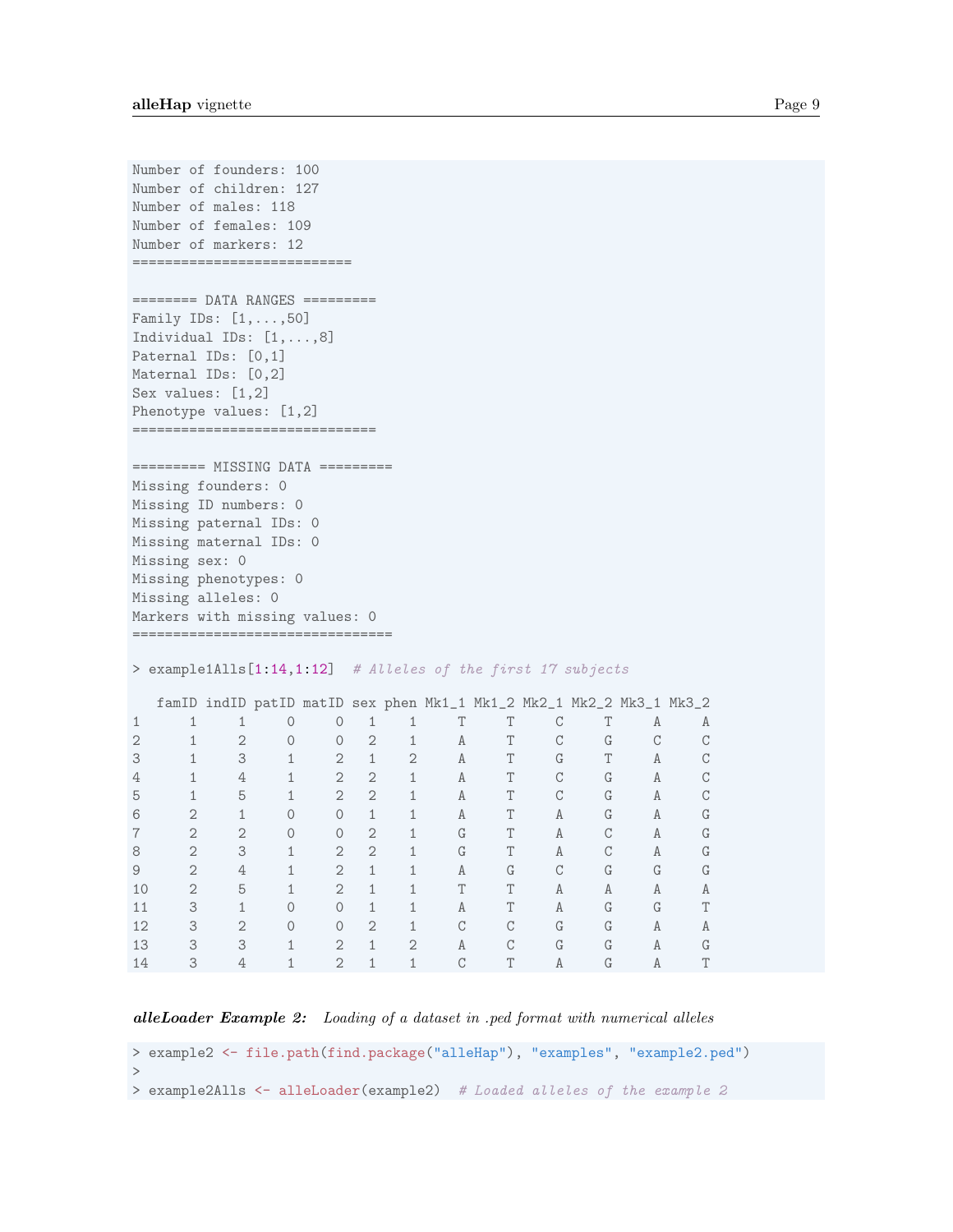```
===========================================
===== alleHap package: version 0.9.9 ======
===========================================
Data have been successfully loaded from:
/tmp/RtmpQxkkw5/Rinst61f67e4049ea/alleHap/examples/example2.ped
====== DATA COUNTING ======
Number of families: 11
Number of individuals: 50
Number of founders: 22
Number of children: 28
Number of males: 26
Number of females: 22
Number of markers: 3
===========================
======== DATA RANGES =========
Family IDs: [1036,...,1939]
Individual IDs: [1,...,7]
Paternal IDs: [0,1]
Maternal IDs: [0,2,99]
Sex values: [1,2]
Phenotype values: [1,2]
==============================
========= MISSING DATA =========
Missing founders: 0
Missing ID numbers: 0
Missing paternal IDs: 0
Missing maternal IDs: 0
Missing sex: 2
Missing phenotypes: 0
Missing alleles: 42
Markers with missing values: 3
================================
> example2Alls[1:9,] # Alleles of the first 9 subjects
famID indID patID matID sex phen Mk1_1 Mk1_2 Mk2_1 Mk2_2 Mk3_1 Mk3_2
1 1036 1 0 0 1 1 101 1601 101 102 501 502
2 1036 2 0 0 2 1 301 401 301 501 201 301
3 1036 3 1 2 1 2 301 1601 102 501 201 502
4 1036 4 1 2 1 2 301 1601 102 501 201 502
5 1239 1 0 0 1 1 NA NA NA NA NA NA
6 1239 2 0 0 2 1 NA NA NA NA NA NA
7 1239 3 1 2 2 2 301 401 301 501 201 302
8 1239 4 1 2 2 2 301 401 301 501 201 302
9 1239 5 1 2 NA 1 NA NA NA NA NA NA
```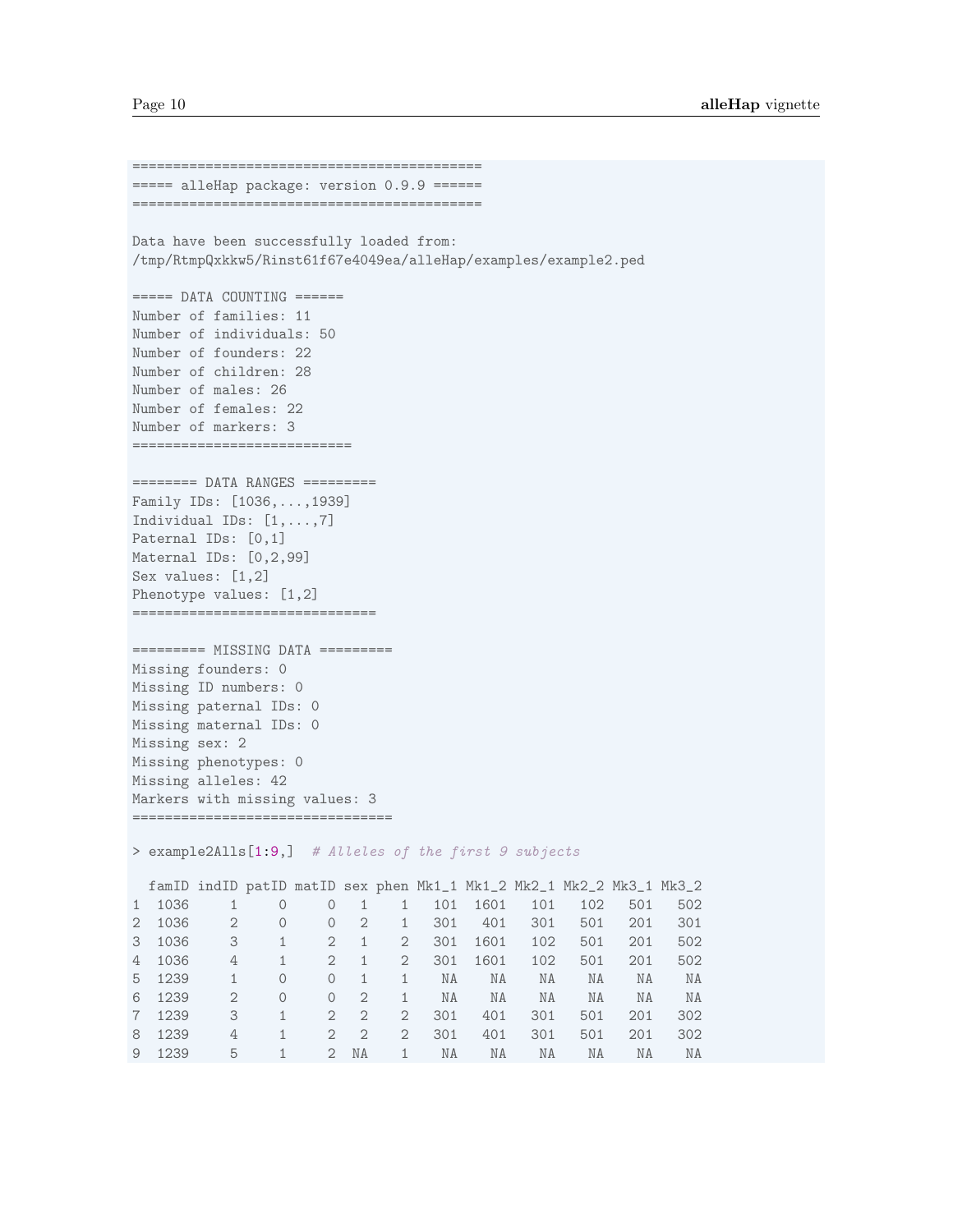### <span id="page-11-0"></span>5.2 Data Imputation

The package alleHap tries to impute missing genotypes in two ways. The first is implemented in the function alleImputer that proceeds marker by marker through the members of a family. The second is carried out by the function alleHaplotyper (that takes into account the haplotypes) being the imputation performed only in those cases where there is only one genotype/haplotype structure compatible with both observed and missing genotypes in parents and children. Both imputation mechanisms lead to an unequivocal (and deterministic) imputation of the missing genotypes.

### <span id="page-11-1"></span>5.2.1 alleImputer Function

alleImputer sorts the alleles of each family marker (when possible) and then imputes the missing values. In order to perform data imputation, this function has been developed in six steps:

- I. Internal Functions: In this step, all the necessary functions are loaded. The most important ones are: mkrImputer (which performs the imputation of a marker), famImputer (which imputes all the markers of a family) and famsImputer (which imputes all given families).
- II. Data Loading: The second step tries to load user's data into a fully compatible format by means of the alleLoader function.
- III. Imputation: This is the most important step of the alleImputer function. The imputation is performed marker by marker and then, family by family. The marker imputation is implemented by the mkrImputer internal function which operates in two stages: children imputation and parent imputation. Given a marker with missing values, these can be imputed only either the genotypes of a parent and/or a child are homozygous. If in a marker, one parent has missing alleles and the other not, and the heterozygous alleles of children are not present in the complete parent, those alleles are imputed to the other parent.

If a parent is homozygous, all children receive that allele and so it can be imputed in children with missing values. And conversely, if a child is homozygous, the corresponding allele must be present in both parents, and so it can be imputed in a parent that lacks it. Also, when only a parent has missing values, and there is one (or two) allele in children not present in the parent with missing values, that allele can be imputed to the parent with missing values.

- IV. Data Summary: Once the imputation is done, a summary of the imputed data are collected.
- V. Data Storing: In this step, the imputed data are stored in the same path where the PED file was located.
- VI. Function Output: In this final step, if  $dataSummary = TRUE$  an imputation summary is printed out. Also, if *invisible Output=FALSE*, imputed data are directly showed in the R console"

Incidence messages can be shown, if they are detected. These incidences can be:

- a) "Some children have no common alleles with a parent"
- b) "More alleles than possible in this marker"
- c) "Some children have alleles not present in parents"
- d) "Some homozygous children are not compatible in this marker"
- e) "Three or more unique heterozygous children share the same allele"
- f1) "Heterozygous parent and more than two unique homozygous children"
- f2) "Heterozygous parent, four unique alleles and more than one unique homozygous children"
- f3) "Homozygous parent and more than two unique children"
- g1) "More than four unique children genotypes in the family"
- g2) "Homozygous genotypes and four unique alleles in children"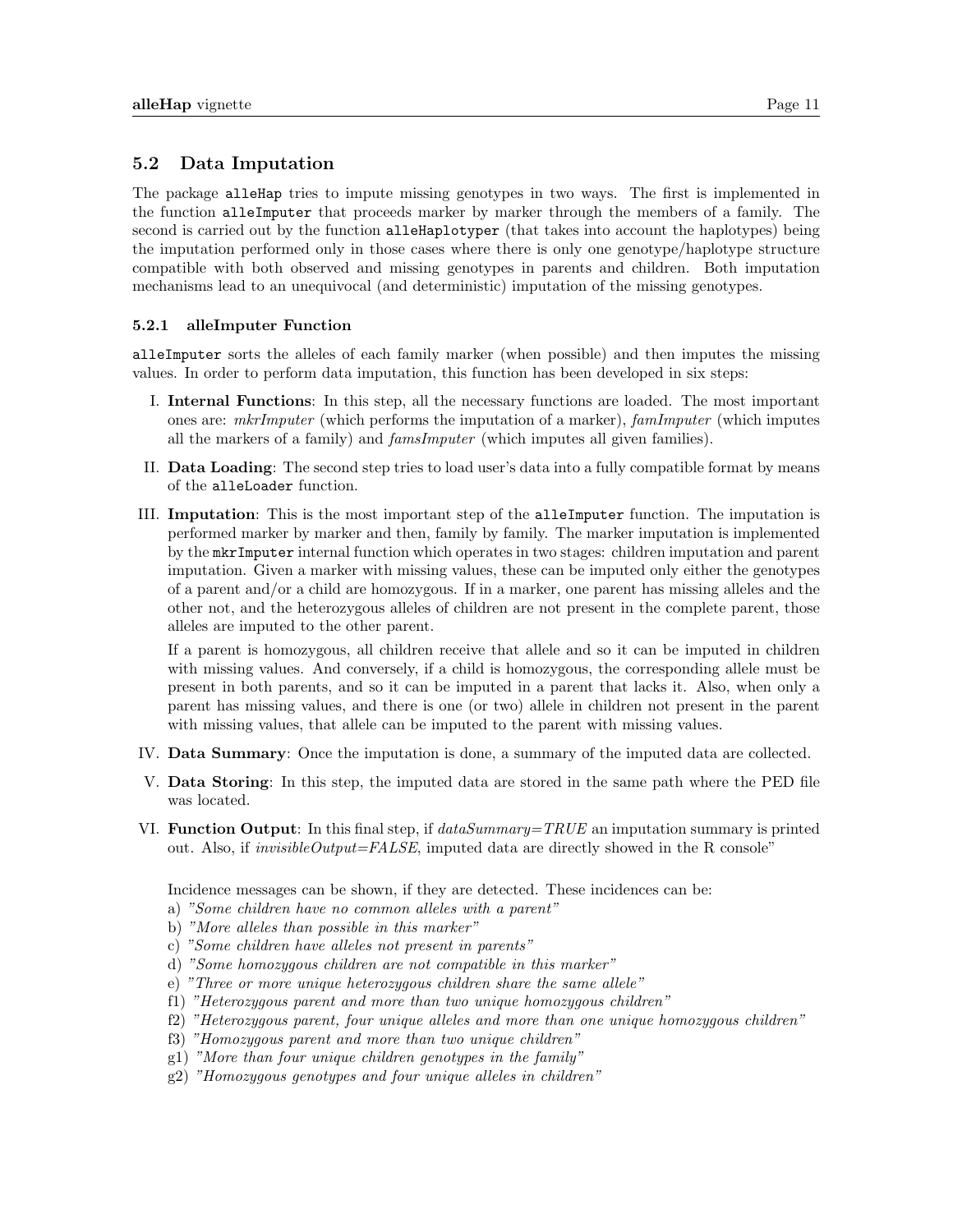#### <span id="page-12-0"></span>5.2.2 alleImputer Examples

Next examples show how alleImputer works:

alleImputer Example 1: Deterministic imputation for familial data containing parental missing values.

```
> ## Simulation of a family containing parental missing data
> simulatedFam1 <- alleSimulator(1,2,3,missParProb=0.6)
> # Simulated alleles
> simulatedFam1[[1]]
 famID indID patID matID sex phen Mk1_1 Mk1_2 Mk2_1 Mk2_2 Mk3_1 Mk3_2
1 FAM01 1 0 0 1 1 A G <NA> <NA> C T
2 FAM01 2 0 0 2 1 <NA> <NA> A G <NA> <NA> 3 FAM01 3 1 2 2 1 A G A A C C
3 FAM01 3 1 2 2 1 A G A A C C
4 FAM01 4 1 2 1 1 G G A G C C
> ## Genotype imputation of previously simulated data
> imputedFam1 <- alleImputer(simulatedFam1[[1]])
===========================================
===== alleHap package: version 0.9.9 ======
===========================================
Data have been successfully loaded from:
/tmp/RtmpQxkkw5/Rbuild61f6690450ed/alleHap/vignettes
==== DATA COUNTING ====Number of families: 1
Number of individuals: 4
Number of founders: 2
Number of children: 2
Number of males: 2
Number of females: 2
Number of markers: 3
============================
======== DATA RANGES =========
Family ID: FAM01
Individual IDs: [1,...,4]
Paternal IDs: [0,1]
Maternal IDs: [0,2]
Sex values: [1,2]
Phenotype values: [1]
==============================
========= MISSING DATA =========
Missing founders: 0
Missing ID numbers: 0
Missing paternal IDs: 0
Missing maternal IDs: 0
```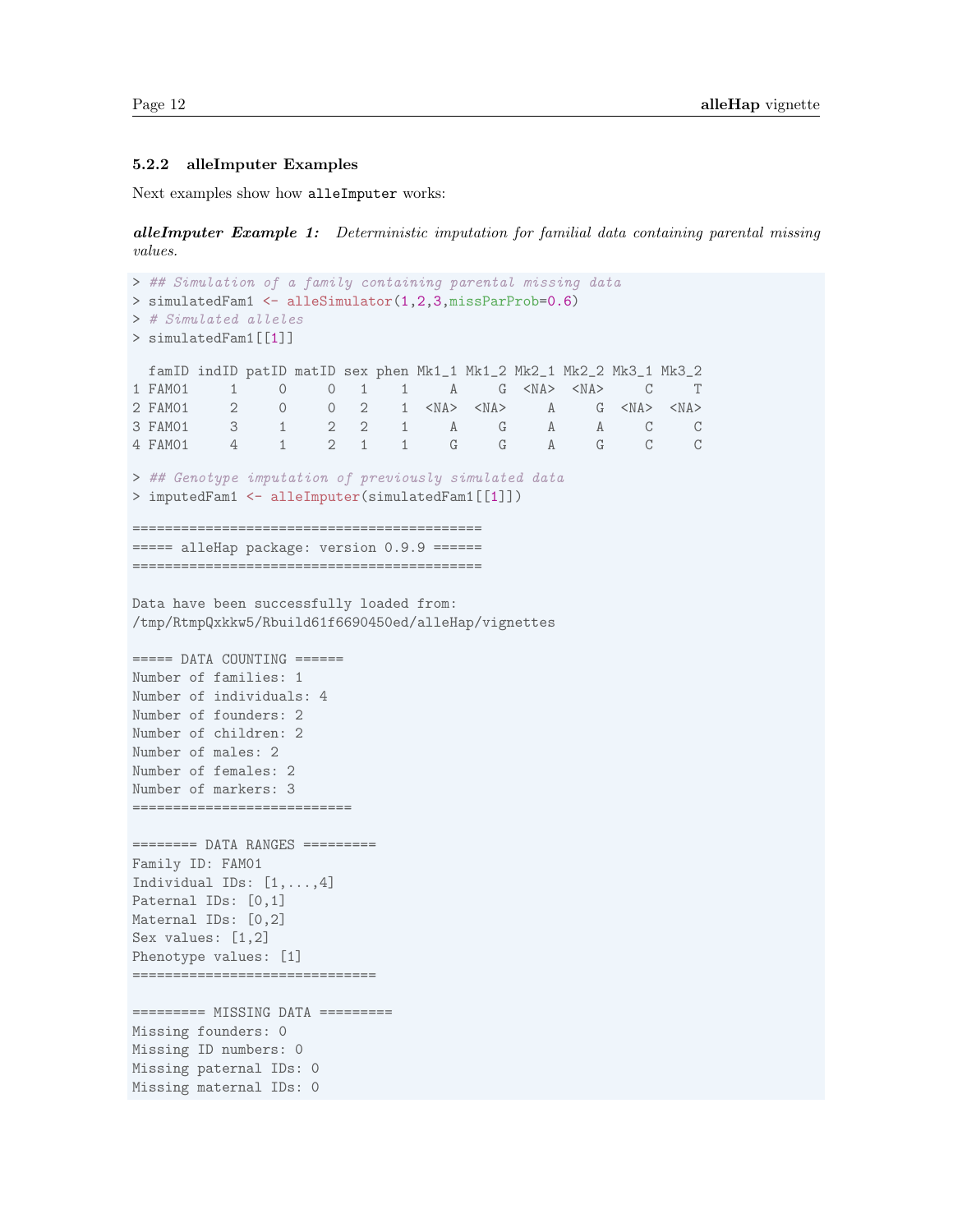```
Missing sex: 0
Missing phenotypes: 0
Missing alleles: 6
Markers with missing values: 3
================================
======= IMPUTATION SUMMARY =======
0 markers (0 alleles) have been
turned into missing in 0 families
due to familial inconsistencies.
Alleles initially missing: 6
Number of imputed alleles: 3
Imputation rate: 0.5
Imputation time: 0.01
=====================================
> # Imputed alleles (markers)
> imputedFam1$imputedMkrs
 famID indID patID matID sex phen Mk1_1 Mk1_2 Mk2_1 Mk2_2 Mk3_1 Mk3_2
1 FAM01 1 0 0 1 1 A G A <NA> C T
2 FAM01 2 0 0 2 1 G <NA> A G C <NA>
3 FAM01 3 1 2 2 1 A G A A C C
4 FAM01 4 1 2 1 1 G G A G C C
```
**alleImputer Example 2:** Deterministic imputation for familial data containing offspring missing values.

```
> ## Simulation of two families containing offspring missing data
> simulatedFam2 <- alleSimulator(2,2,3,missOffProb=0.6)
\rightarrow> # Simulated alleles
> simulatedFam2[[1]]
 famID indID patID matID sex phen Mk1_1 Mk1_2 Mk2_1 Mk2_2 Mk3_1 Mk3_2
1 FAM01 1 0 0 1 1 A A C T C C
2 FAM01 2 0 0 2 1 A G T T C C
3 FAM01 3 1 2 2 1 A G <NA> <NA> <NA> <NA>
4 FAM01 4 1 2 1 1 A G T T C C
5 FAM02 1 0 0 1 1 G G C T T T
6 FAM02 2 0 0 2 2 A G C C T T
7 FAM02 3 1 2 2 1 A G C C <NA> <NA>
8 FAM02 4 1 2 2 1 <NA> <NA> C T <NA> <NA>
> ## Genotype imputation of previously simulated data
> imputedFam2 <- alleImputer(simulatedFam2[[1]], dataSummary=FALSE)
>
> # Imputed alleles (markers)
> imputedFam2$imputedMkrs
```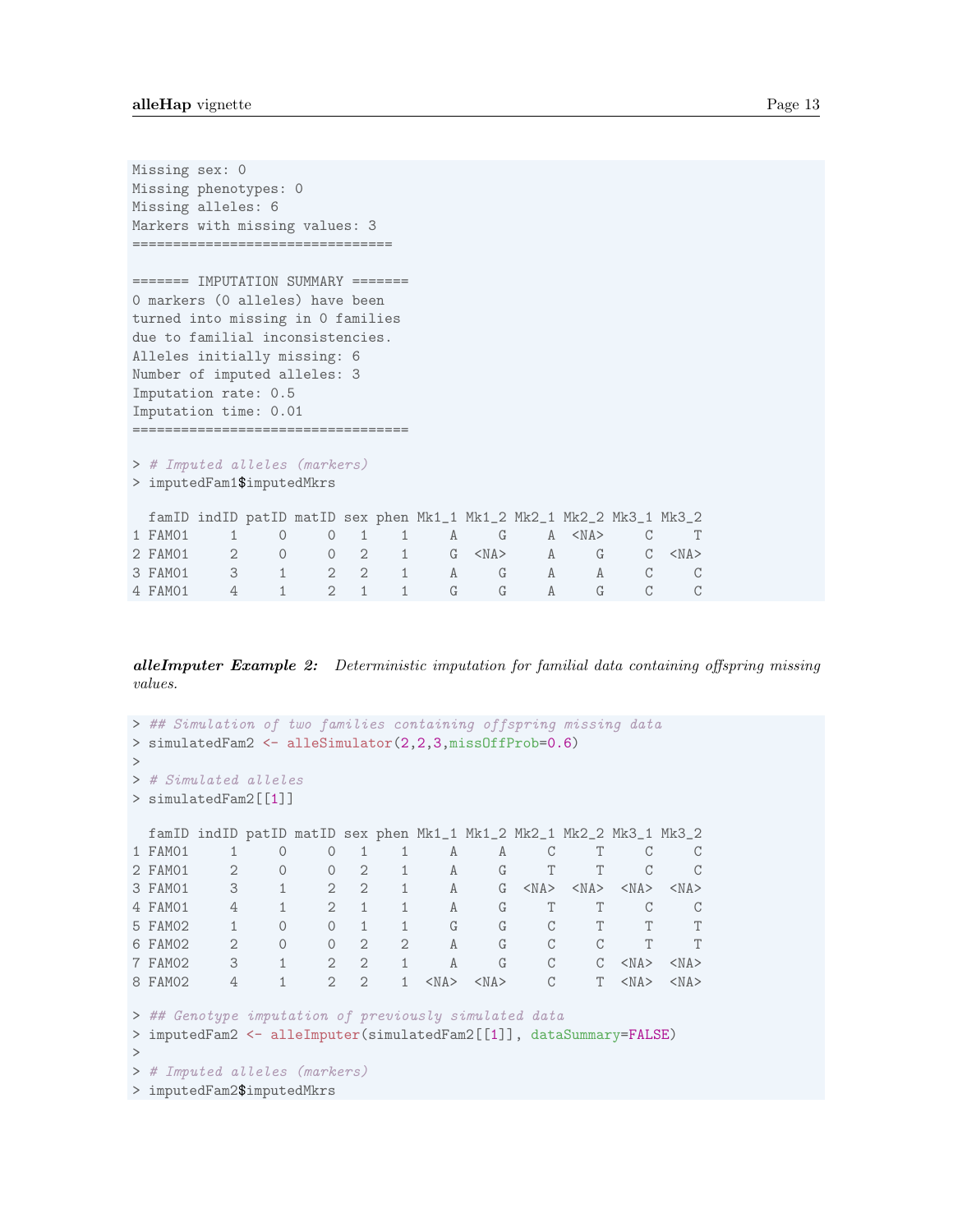|         |               |          |                       |                |   |    |            |            |   | famID indID patID matID sex phen Mk1_1 Mk1_2 Mk2_1 Mk2_2 Mk3_1 Mk3_2 |  |
|---------|---------------|----------|-----------------------|----------------|---|----|------------|------------|---|----------------------------------------------------------------------|--|
| 1 FAM01 |               | $\cup$   | $\Omega$              |                |   | А  | A          | C          |   |                                                                      |  |
| 2 FAM01 | 2             | $\Omega$ | $\Omega$              | 2              |   | A  | G          |            |   | C                                                                    |  |
| 3 FAM01 | 3             |          | $2^{\circ}$           | $\overline{2}$ |   | A  | G          | $<$ NA $>$ | T | C                                                                    |  |
| 4 FAM01 | 4             |          | 2                     |                |   | A  | G          |            |   | C                                                                    |  |
| 5 FAM02 |               | $\Omega$ | $\Omega$              |                |   | G  | G          | C          |   | Т                                                                    |  |
| 6 FAM02 | $\mathcal{D}$ | $\Omega$ | $\Omega$              | -2             | 2 | A  | G          | C          | C | T                                                                    |  |
| 7 FAM02 | 3             |          | $\mathcal{D}_{\cdot}$ | 2              |   | A  | G          | C          |   | Ͳ                                                                    |  |
| 8 FAM02 | 4             |          | $\mathcal{D}$         | 2              |   | G. | $<$ NA $>$ | C          | T | ᡣ                                                                    |  |

# <span id="page-14-0"></span>5.3 Data Haplotyping

At this stage, the corresponding haplotypes of the biallelic pedigree databases are generated. To accomplish this task, based on the user's knowledge of the intended genomic region to analyze, it is necessary to slice the data into non-recombinant chunks in order to perform the haplotype reconstruction to each of them.

Users may choose among several symbols in order to specify the non-identified and missing values in the haplotypes. It is also possible to define the character which will be used as a separator between alleles when generating the corresponding haplotypes.

#### <span id="page-14-1"></span>5.3.1 alleHaplotyper Function

alleHaplotyper creates the haplotypes family by family taking into account the previously imputed genotypes, along with the matrix IDS. In order to generate the haplotypes, this function has been developed in six steps:

- I. Internal Functions: In this step, numerous functions to reconstruct the haplotypes were implemented, being the most important the *famHaplotyper* function (which if responsible for carrying out the haplotyping per family), famsHaplotyper (which reconstructs the haplotypes for multiple families) and *summarizeData* (which generates a summary of the haplotyped data).
- II. Re-Imputation: This step calls the alleImputer function which performs the imputation marker by marker and then, family by family.
- III. Haplotyping: This part is the most important of alleHaplotyper, since it tries to solve the haplotypes when possible. The process is the following: once each family genotype has been imputed marker by marker, those markers containing two unique heterozygous alleles (both in parents and offspring) are excluded from the process. Then, an IDentified/Sorted (IDS) matrix is generated per family. Later, the internal function famHaplotyper tries to solve the haplotypes of each family, comparing the information between parents and children in an iterative and reciprocal way. When there are not genetic data in both parents and there are two or more "unique" offspring (not twins or triplets), the internal functions makeHapsFromThreeChildren and makeHapsFromTwoChildren try to solve the remaining data. Finally, the HoMoZygosity (HMZ) matrix is updated, and the excluded markers are again included. Even if both parental alleles are missing in each marker, it is possible to reconstruct the family haplotypes, identifying the corresponding children's haplotypes, although in some cases their parental provenance will be unknown.
- IV. Data Summary: Once the data haplotyping is done, a summary data is collected.
- V. Data Storing: In this step, the imputed data are stored in the same path where the PED file was located.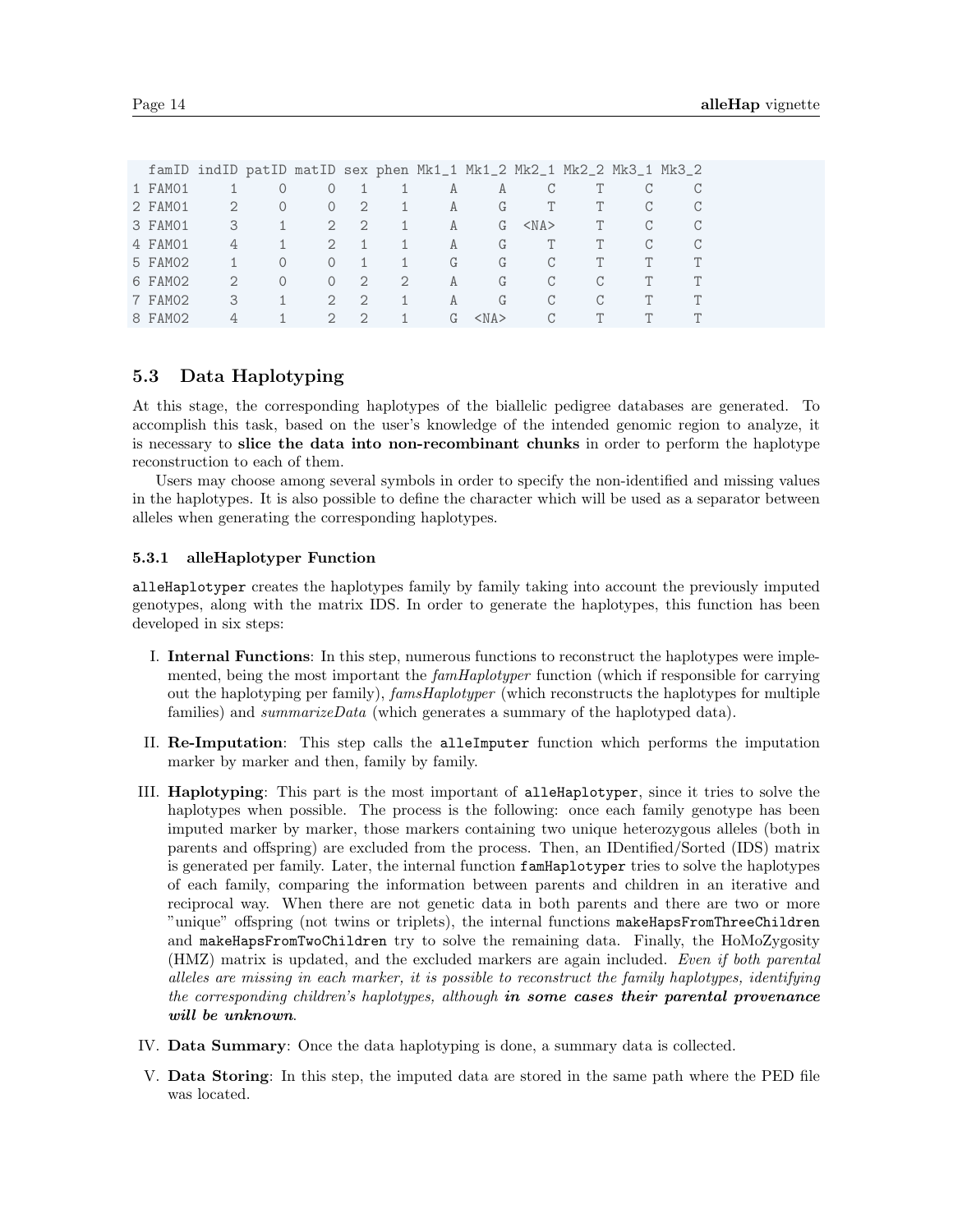VI. Function Output: In this final step, a summary of the generated data may be printed out, if dataSummary=TRUE. All the results can be directly returned, whether invisibleOutput is deactivated. Incidence messages can also be shown, if they are detected. These may be caused by haplotype recombination on children, genotyping errors or inheritance from non-declared parents.

The messages shown in such cases are:

- "Not enough informative markers"
- "Genotyping error or recombination event in marker K and/or subject S"
- "Genotyping error, recombination event or inheritance from non-declared parent"
- "Parental information is not compatible with haplotypes found in children"
- "Haplotypes in one child are not compatible with the haplotypes found in the rest of the offspring"
- "Less than three children detected. Haplotypes can not be generated at this stage"
- "Multiple compatible haplotypes in parents"

The final output the alleHaplotyper is a list comprised of five elements: *imputedMkrs* (which contains the preliminary imputed marker's alleles), IDS (which includes the resulting IDentified/Sorted matrix), reImputedAlls (which includes the re-imputed<sup>[1](#page-15-1)</sup> alleles) and haplotypes (which stores the reconstructed haplotypes) and *haplotypingSummary* (which shows a summary of the haplotyping process).

#### <span id="page-15-0"></span>5.3.2 alleHaplotyper Examples

Next examples depict how alleHaplotyper works:

**alleHaplotyper Example 1:** Haplotype reconstruction for a dataset containing parental missing data.

```
> ## Simulation of families containing parental missing data
> simulatedFams1 <- alleSimulator(2,3,6,missParProb=0.2,ungenotPars=0.3)
> ## Haplotype reconstruction of previously simulated data
> fams1List <- alleHaplotyper(simulatedFams1[[1]])
===========================================
===== alleHap package: version 0.9.9 ======
===========================================
Data have been successfully loaded from:
/tmp/RtmpQxkkw5/Rbuild61f6690450ed/alleHap/vignettes
===== DATA COUNTING ======
Number of families: 2
Number of individuals: 10
Number of founders: 4
Number of children: 6
Number of males: 5
Number of females: 5
Number of markers: 6
===========================
```
<span id="page-15-1"></span><sup>&</sup>lt;sup>1</sup>The term "reimpute" does not mean that there is a re-imputation of what is already imputed, but rather new alleles can be added (imputed) by the alleImputer function.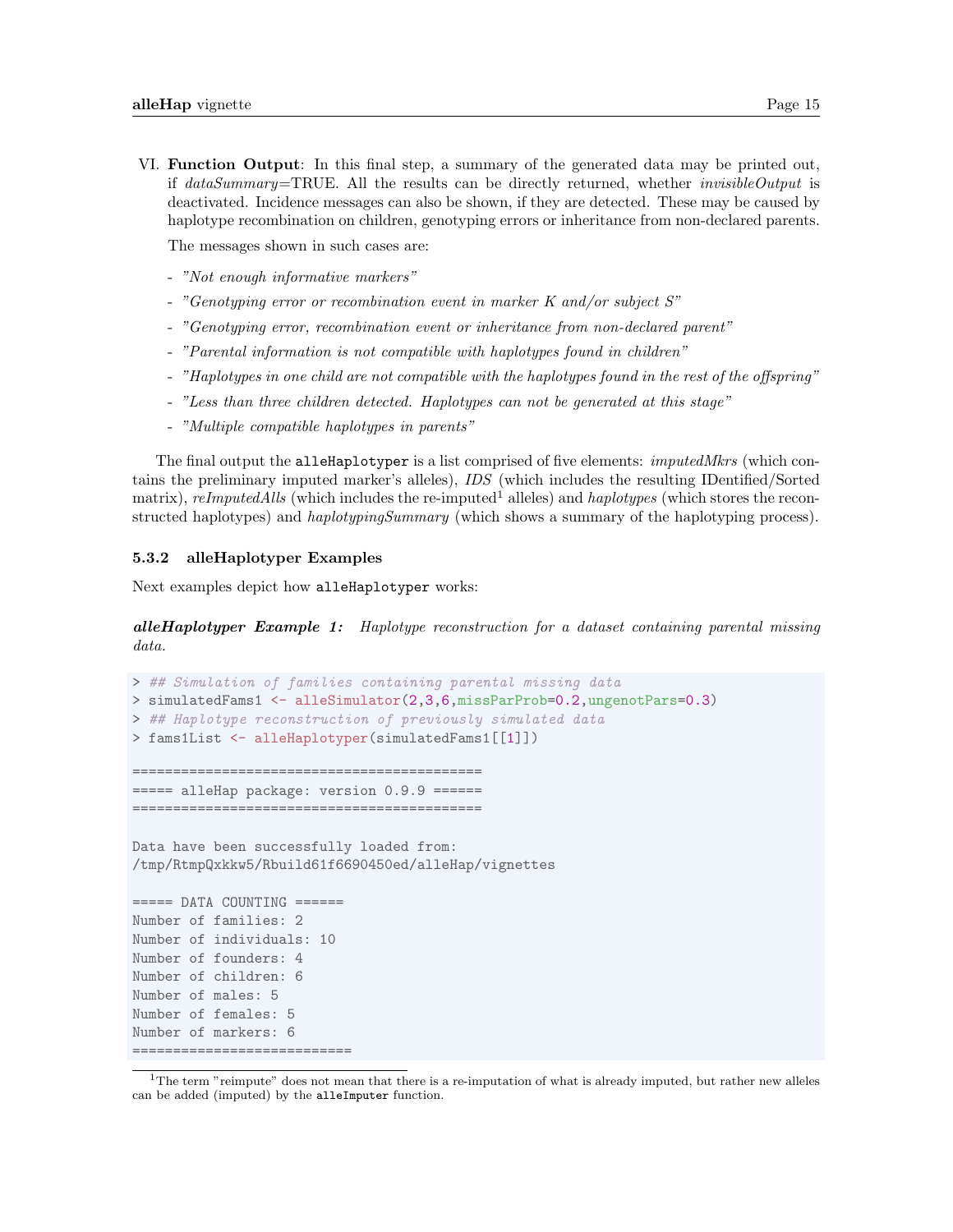======== DATA RANGES ========= Family IDs: [FAM01,...,FAM02] Individual IDs: [1,...,5] Paternal IDs: [0,1] Maternal IDs: [0,2] Sex values: [1,2] Phenotype values: [1,2] ==============================

```
========= MISSING DATA =========
Missing founders: 0
Missing ID numbers: 0
Missing paternal IDs: 0
Missing maternal IDs: 0
Missing sex: 0
Missing phenotypes: 0
Missing alleles: 30
Markers with missing values: 6
================================
```
======= IMPUTATION SUMMARY ======= 0 markers (0 alleles) have been turned into missing in 0 families due to familial inconsistencies. Alleles initially missing: 30 Number of imputed alleles: 15 Imputation rate: 0.5 Imputation time: 0.03 ==================================

```
========== HAPLOTYPING SUMMARY ==========
Re-imputation rate: 0.8333
Proportion of phased alleles: 0.8917
Proportion of non-phased alleles: 0.1083
Proportion of missing haplotypes: 0
Proportion of partial haplotypes: 0.55
Proportion of full haplotypes: 0.45
Haplotyping time: 0.025
========================================
```
> # Original data > simulatedFams1[[1]][,-(1:6)]

|   | Mk1_1 Mk1_2 Mk2_1 Mk2_2 Mk3_1 Mk3_2 Mk4_1 Mk4_2 Mk5_1 Mk5_2 Mk6_1 Mk6_2                                                                                                                                                     |                |                     |                                   |  |  |    |                   |
|---|-----------------------------------------------------------------------------------------------------------------------------------------------------------------------------------------------------------------------------|----------------|---------------------|-----------------------------------|--|--|----|-------------------|
|   |                                                                                                                                                                                                                             | $A \quad \Box$ |                     | A A A A G G <na> <na> C</na></na> |  |  |    | $\hspace{1.5cm}C$ |
|   | $\langle NAS \rangle$ $\langle NAS \rangle$ $\langle NAS \rangle$ $\langle NAS \rangle$ $\langle NAS \rangle$ $\langle NAS \rangle$ $\langle NAS \rangle$ $\langle NAS \rangle$ $\langle NAS \rangle$ $\langle NAS \rangle$ |                |                     |                                   |  |  |    |                   |
|   | A                                                                                                                                                                                                                           |                |                     | A A A G G G G G                   |  |  |    | $\mathbb{C}$      |
| 4 | A                                                                                                                                                                                                                           | G              | A C                 | A G G G G G                       |  |  | C. | $\overline{C}$    |
| 5 | A                                                                                                                                                                                                                           | G              | $\overline{C}$<br>A | A G G G G G                       |  |  |    | $\overline{C}$    |
| 6 | $\langle NAS \rangle$ $\langle NAS \rangle$ $\langle NAS \rangle$ $\langle NAS \rangle$ $\langle NAS \rangle$ $\langle NAS \rangle$ $\langle NAS \rangle$ $\langle NAS \rangle$ $\langle NAS \rangle$ $\langle NAS \rangle$ |                |                     |                                   |  |  |    |                   |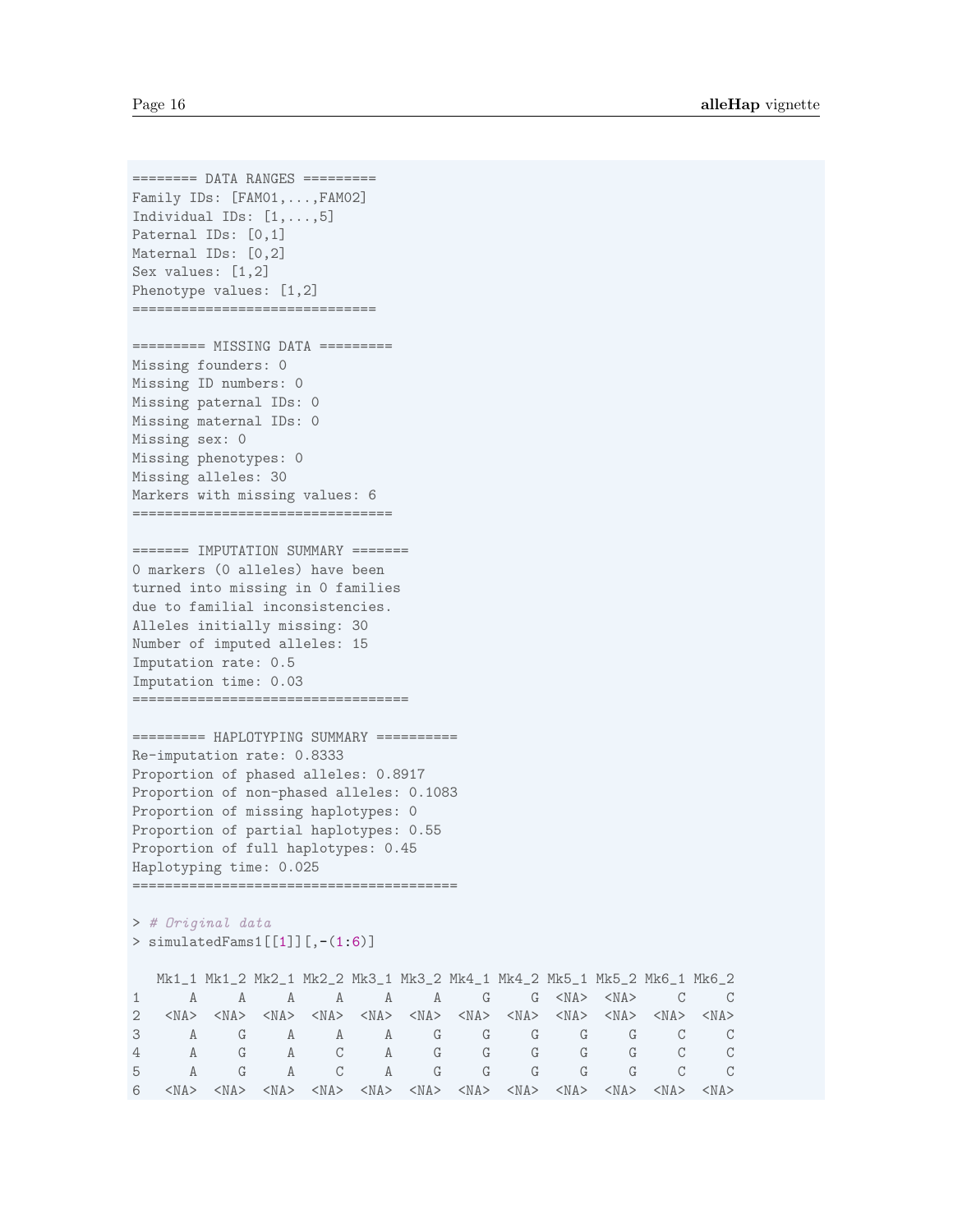| $\overline{7}$ | $<$ NA $>$                                                                                                                                   | $<$ NA $>$ | A             | $\mathcal{C}$                    | $<$ NA $>$ | $<$ NA $>$ | A            | A                 | A            | G          | C             | T             |  |  |  |
|----------------|----------------------------------------------------------------------------------------------------------------------------------------------|------------|---------------|----------------------------------|------------|------------|--------------|-------------------|--------------|------------|---------------|---------------|--|--|--|
| 8              | G                                                                                                                                            | G          | C             | C                                | A          | A          | Α            | G                 | A            | G          | T             | T             |  |  |  |
| 9              | $\mathbf{A}$                                                                                                                                 | G          | $\mathsf C$   | $\mathcal{C}$                    | Α          | G          | A            | G                 | A            | G          | C             | T             |  |  |  |
| 10             | A                                                                                                                                            | G          | $\mathcal{C}$ | C                                | A          | G          | A            | G                 | A            | G          | C             | T             |  |  |  |
|                | > # Re-imputed alleles                                                                                                                       |            |               |                                  |            |            |              |                   |              |            |               |               |  |  |  |
|                | > fams1List\$reImputedAlls[,-(1:6)]                                                                                                          |            |               |                                  |            |            |              |                   |              |            |               |               |  |  |  |
|                | Mk1_1 Mk1_2 Mk2_1 Mk2_2 Mk3_1 Mk3_2 Mk4_1 Mk4_2 Mk5_1 Mk5_2 Mk6_1 Mk6_2<br>G<br>G<br>$<$ NA $>$<br>A<br>A<br>G<br>Α<br>Α<br>Α<br>С<br>C<br>Α |            |               |                                  |            |            |              |                   |              |            |               |               |  |  |  |
| 1              |                                                                                                                                              |            |               |                                  |            |            |              |                   |              |            |               |               |  |  |  |
| $\overline{2}$ | G                                                                                                                                            | G          | Α             | $\mathcal{C}$                    | G          | G          | G            | G                 | G            | G          | С             | C             |  |  |  |
| 3              | A                                                                                                                                            | G          | A             | Α                                | Α          | G          | G            | G                 | G            | G          | С             | C             |  |  |  |
| 4              | $\mathbb{A}$                                                                                                                                 | G          | Α             | C                                | Α          | G          | G            | G                 | G            | G          | C             | C             |  |  |  |
| 5              | G<br>G<br>C<br>$\mathcal{C}$<br>$\mathbb{A}$<br>A<br>C<br>A<br>G<br>G<br>G<br>G                                                              |            |               |                                  |            |            |              |                   |              |            |               |               |  |  |  |
| 6              | G                                                                                                                                            | A          | $\mathcal{C}$ | $\mathcal{C}$                    | A          | G          | G            | G                 | $<$ NA $>$   | $<$ NA $>$ | T             | $\mathcal{C}$ |  |  |  |
| 7              | G                                                                                                                                            | $<$ NA $>$ | $\mathcal{C}$ | A                                | A          | $<$ NA $>$ | A            | A                 | $\mathbb{A}$ | G          | T             | C             |  |  |  |
| 8              | G                                                                                                                                            | G          | $\mathcal{C}$ | C                                | A          | A          | G            | A                 | A            | G          | T             | T             |  |  |  |
| 9              | $\mathbb{A}$                                                                                                                                 | G          | $\mathsf C$   | $\mathcal{C}$                    | G          | Α          | G            | A                 | A            | G          | C             | T             |  |  |  |
| 10             | A                                                                                                                                            | G          | $\mathcal{C}$ | $\mathcal{C}$                    | G          | A          | G            | A                 | $\mathbb{A}$ | G          | $\mathcal{C}$ | T             |  |  |  |
|                | > # Reconstructed haplotypes                                                                                                                 |            |               |                                  |            |            |              |                   |              |            |               |               |  |  |  |
|                | > fams1List\$haplotypes                                                                                                                      |            |               |                                  |            |            |              |                   |              |            |               |               |  |  |  |
|                |                                                                                                                                              |            |               | famID indID patID matID gov phon |            |            | $h \circ n1$ | $h \circ n \circ$ |              |            |               |               |  |  |  |

|                             |          |              |              | famID indID patID matID sex phen |                             | hap1            | hap2 |
|-----------------------------|----------|--------------|--------------|----------------------------------|-----------------------------|-----------------|------|
|                             | FAM01    | $\mathbf{1}$ | $\Omega$     | $\Omega$                         | 1                           | 2 AAAGGC AAAG?C |      |
| $\mathcal{D}_{\mathcal{L}}$ | FAM01    | $\mathbf{2}$ | $\Omega$     | $\Omega$                         | $\mathcal{D}_{\mathcal{L}}$ | 1 GAGGGC GCGGGC |      |
| 3                           | FAM01    | 3            | $\mathbf{1}$ | $\overline{2}$                   | $\mathbf{2}$                | 1 AAAGGC GAGGGC |      |
| 4                           | FAM01    | 4            | $\mathbf{1}$ | $\mathfrak{D}$                   | $\mathbf{1}$                | 1 AAAGGC GCGGGC |      |
| 5                           | FAM01    | 5            | 1            | $\mathfrak{D}$                   | 1                           | 2 AAAGGC GCGGGC |      |
| 6                           | FAM02    | $\mathbf{1}$ | $\Omega$     | $\Omega$                         | 1                           | 2 GCAG?T ACGG?C |      |
|                             | FAM02    | $\mathbf{2}$ | $\Omega$     | $\Omega$                         | $\overline{2}$              | 1 GCAA?T ?A?A?C |      |
| 8                           | FAM02    | 3            | $\mathbf{1}$ | $\mathcal{D}_{1}$                | 1                           | 1 GCAG?T GCAA?T |      |
| $\Omega$                    | FAM02    | 4            | $\mathbf{1}$ | $\mathcal{D}_{1}$                | $\mathcal{D}_{\mathcal{L}}$ | 1 ACGG?C GCAA?T |      |
|                             | 10 FAM02 | 5            | 1            | $\mathcal{D}$                    | $\overline{2}$              | 1 ACGG?C GCAA?T |      |

alleHaplotyper Example 2: Haplotype reconstruction for a dataset containing offspring missing data.

```
> ## Simulation of families containing offspring missing data
> simulatedFams2 <- alleSimulator(2,3,6,missOffProb=0.3,ungenotOffs=0.2)
> ## Haplotype reconstruction of previously simulated data
> fams2List <- alleHaplotyper(simulatedFams2[[1]],dataSummary=FALSE)
> # Original data
> simulatedFams2[[1]][,-(1:6)]
  Mk1_1 Mk1_2 Mk2_1 Mk2_2 Mk3_1 Mk3_2 Mk4_1 Mk4_2 Mk5_1 Mk5_2 Mk6_1 Mk6_2
1 A C C T T T G G C C T T
2 A A C T T T A G C G T T
3 A C C T <NA> <NA> A G C G T T
4 A C <NA> <NA> T T G G C C T T
```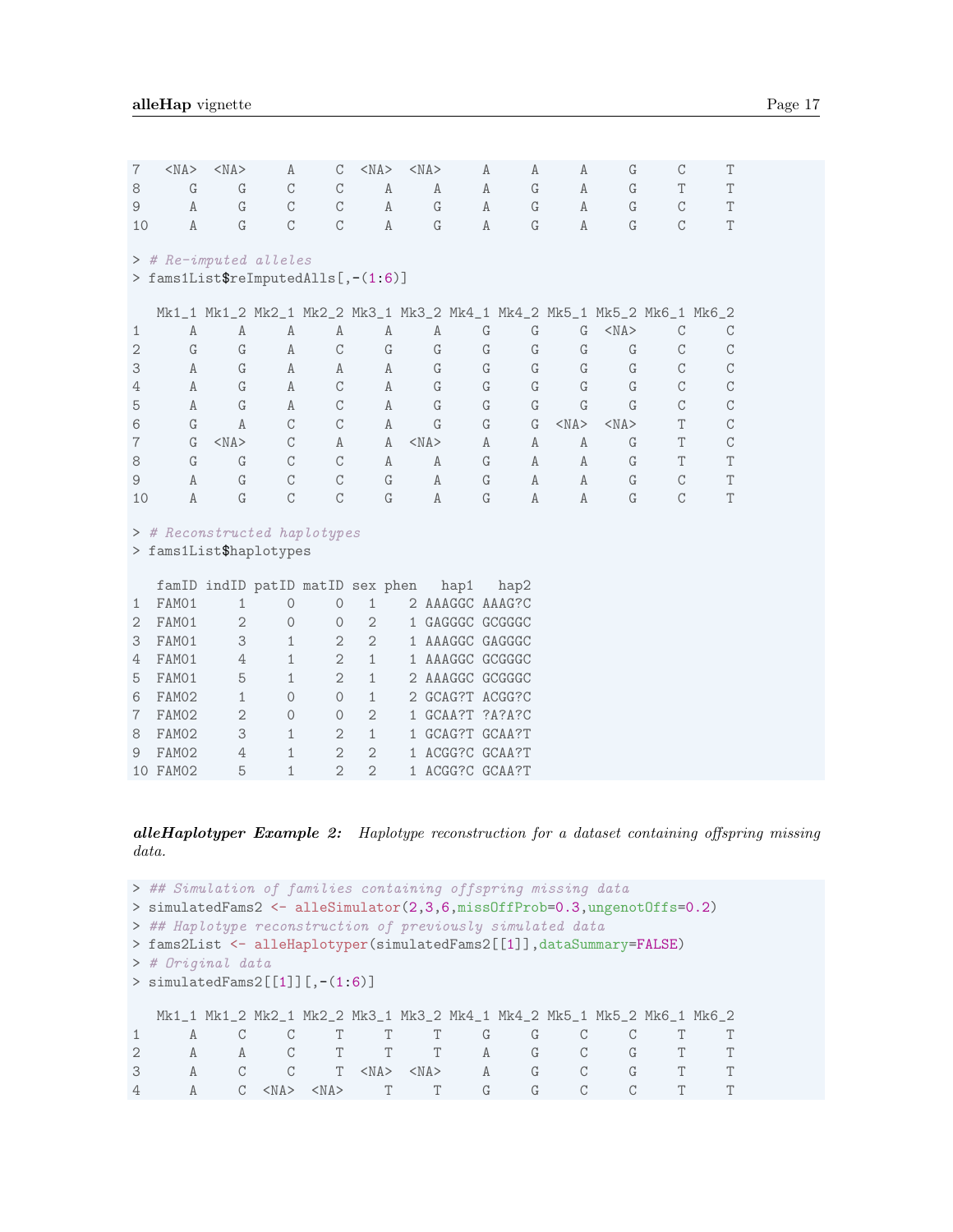| 5              | $<$ NA $>$                          | $<$ NA $>$     | C                                                                       | T              |                | T             | T               | Α           | G            | $\mathcal{C}$ | G             | T                         | T           |  |
|----------------|-------------------------------------|----------------|-------------------------------------------------------------------------|----------------|----------------|---------------|-----------------|-------------|--------------|---------------|---------------|---------------------------|-------------|--|
| 6              | Α                                   | $\mathbf C$    | $\mathsf C$                                                             | T              |                | $\mathbf C$   | $\mathsf C$     | G           | G            | $\mathbf C$   | G             | $\mathop{\rm C}\nolimits$ | T           |  |
| $\overline{7}$ | $\mathcal{C}$                       | $\mathcal{C}$  | $\mathcal{C}$                                                           | $\mathcal{C}$  |                | $\mathcal{C}$ | T               | Α           | Α            | $\mathbf C$   | G             | $\mathcal{C}$             | T           |  |
| 8              | $<$ NA $>$                          | $<$ NA $>$     | $\mathcal{C}$                                                           | T              |                | $\mathbf C$   | $\mathcal{C}$   | A           | G            | $\mathbf C$   | G             | $\mathop{\rm C}\nolimits$ | $\mathsf C$ |  |
| 9              | $<$ NA $>$                          | $<$ NA $>$     | $<$ NA $>$                                                              | $<$ NA $>$     |                | C             | T               | Α           | G            | $\mathbf C$   | G             | T                         | T           |  |
| 10             | $\mathbb A$                         | $\mathbf C$    | $\mathcal{C}$                                                           | $\mathcal{C}$  |                | $\mathcal{C}$ | T               | A           | G            | $\mathcal{C}$ | G             | T                         | T           |  |
|                |                                     |                |                                                                         |                |                |               |                 |             |              |               |               |                           |             |  |
|                | > # Re-imputed alleles              |                |                                                                         |                |                |               |                 |             |              |               |               |                           |             |  |
|                | > fams2List\$reImputedAlls[,-(1:6)] |                |                                                                         |                |                |               |                 |             |              |               |               |                           |             |  |
|                |                                     |                | Mk1_1 Mk1_2 Mk2_1 Mk2_2 Mk3_1 Mk3_2 Mk4_1 Mk4_2 Mk5_1 Mk5_2 Mk6_1 Mk6_2 |                |                |               |                 |             |              |               |               |                           |             |  |
| 1              | $\mathcal{C}$                       | $\mathbb A$    | $\mathbf C$                                                             | T              |                | T             | T               | $\mathbf G$ | G            | $\mathsf C$   | $\mathcal{C}$ | T                         | T           |  |
| $\mathbf{2}$   | Α                                   | A              | $\mathbf C$                                                             | T              |                | T             | T               | $\,$ A      | G            | G             | $\mathcal{C}$ | T                         | T           |  |
| 3              | $\mathcal{C}$                       | $\mathbf{A}$   | $\mathcal{C}$                                                           | T              |                | $\mathbf T$   | T               | $\mathbf G$ | $\mathbb A$  | $\mathbf C$   | G             | $\mathbf T$               | T           |  |
| 4              | $\mathcal{C}$                       | A              | $<$ NA $>$                                                              | $<$ NA $>$     |                | T             | T               | $\mathbf G$ | G            | $\mathcal{C}$ | $\mathcal{C}$ | T                         | T           |  |
| 5              | $<$ NA $>$                          | $\mathbf{A}$   | $\mathbf C$                                                             | T              |                | T             | T               | G           | $\mathbb A$  | $\mathcal{C}$ | G             | T                         | T           |  |
| 6              | $\mathbf{A}$                        | $\rm C$        | $\mathbf C$                                                             | T              |                | $\mathcal{C}$ | $\mathcal{C}$   | G           | G            | $\mathcal{C}$ | G             | $\mathbf T$               | $\mathbf C$ |  |
| $\overline{7}$ | $\mathcal{C}$                       | $\mathcal{C}$  | $\mathcal{C}$                                                           | $\mathcal{C}$  |                | $\mathcal{C}$ | T               | A           | A            | $\mathcal{C}$ | G             | $\mathcal{C}$             | T           |  |
| 8              | $\mathbf C$                         | $\rm C$        | $\mathbf T$                                                             | $\mathbf C$    |                | $\mathbf C$   | $\rm{C}$        | $\mathbf G$ | $\mathbf{A}$ | $\mathbf C$   | $\mathbf G$   | $\mathop{\rm C}\nolimits$ | $\mathsf C$ |  |
| 9              | Α                                   | $\rm{C}$       | $\mathbf C$                                                             | $\mathbf C$    |                | $\mathbf C$   | T               | $\mathbf G$ | A            | $\mathbf C$   | $\mathbf G$   | T                         | T           |  |
| 10             | $\mathbb A$                         | $\mathbf C$    | $\mathbf C$                                                             | $\mathbf C$    |                | $\mathcal{C}$ | T               | $\mathbf G$ | $\,$ A       | $\mathbf C$   | $\mathbf G$   | T                         | T           |  |
|                |                                     |                |                                                                         |                |                |               |                 |             |              |               |               |                           |             |  |
|                | > # Reconstructed haplotypes        |                |                                                                         |                |                |               |                 |             |              |               |               |                           |             |  |
|                | > fams2List\$haplotypes             |                |                                                                         |                |                |               |                 |             |              |               |               |                           |             |  |
|                |                                     |                | famID indID patID matID sex phen                                        |                |                |               | hap1            |             | hap2         |               |               |                           |             |  |
| 1              | FAM01                               | 1              | $\circ$                                                                 | $\circ$        | $\mathbf{1}$   |               | 2 C?TGCT A?TGCT |             |              |               |               |                           |             |  |
| 2              | FAM01                               | $\mathbf{2}$   | $\circ$                                                                 | 0              | $\mathbf{2}$   |               | 2 A?TAGT A?TGCT |             |              |               |               |                           |             |  |
| 3              | FAM01                               | 3              | 1                                                                       | $\sqrt{2}$     | $\overline{2}$ |               | 1 C?TGCT A?TAGT |             |              |               |               |                           |             |  |
| 4              | FAM01                               | 4              | $\mathbf{1}$                                                            | $\overline{2}$ | $\mathbf{1}$   |               | 1 C?TGCT A?TGCT |             |              |               |               |                           |             |  |
| 5              | FAM01                               | 5              | $\mathbf{1}$                                                            | $\sqrt{2}$     | $\mathbf{1}$   |               | 1 ??TGCT A?TAGT |             |              |               |               |                           |             |  |
| 6              | FAM02                               | $\mathbf{1}$   | $\circ$                                                                 | $\circ$        | $\mathbf{1}$   |               | 1 ACCG?T CTCG?C |             |              |               |               |                           |             |  |
| $\overline{7}$ | FAM02                               | $\overline{2}$ | $\circ$                                                                 | $\circ$        | $\mathbf{2}$   |               | 1 CCCA?C CCTA?T |             |              |               |               |                           |             |  |
| 8              | FAM02                               | 3              | 1                                                                       | $\mathbf{2}$   | $\mathbf{2}$   |               | 1 CTCG?C CCCA?C |             |              |               |               |                           |             |  |
| 9              | FAM02                               | 4              | $\mathbf{1}$                                                            | $\overline{2}$ | $\overline{2}$ |               | 2 ACCG?T CCTA?T |             |              |               |               |                           |             |  |

alleHaplotyper Example 3: Haplotype reconstruction of a family containing parental and offspring missing data from a PED file.

10 FAM02 5 1 2 2 1 ACCG?T CCTA?T

```
> ## PED file path
> family3path <- file.path(find.package("alleHap"), "examples", "example3.ped")
>
> ## Loading of the ped file placed in previous path
> family3Alls <- alleLoader(family3path,dataSummary=FALSE)
>
> ## Haplotype reconstruction of previously loaded data
> family3List <- alleHaplotyper(family3Alls,dataSummary=FALSE)
\,>>
```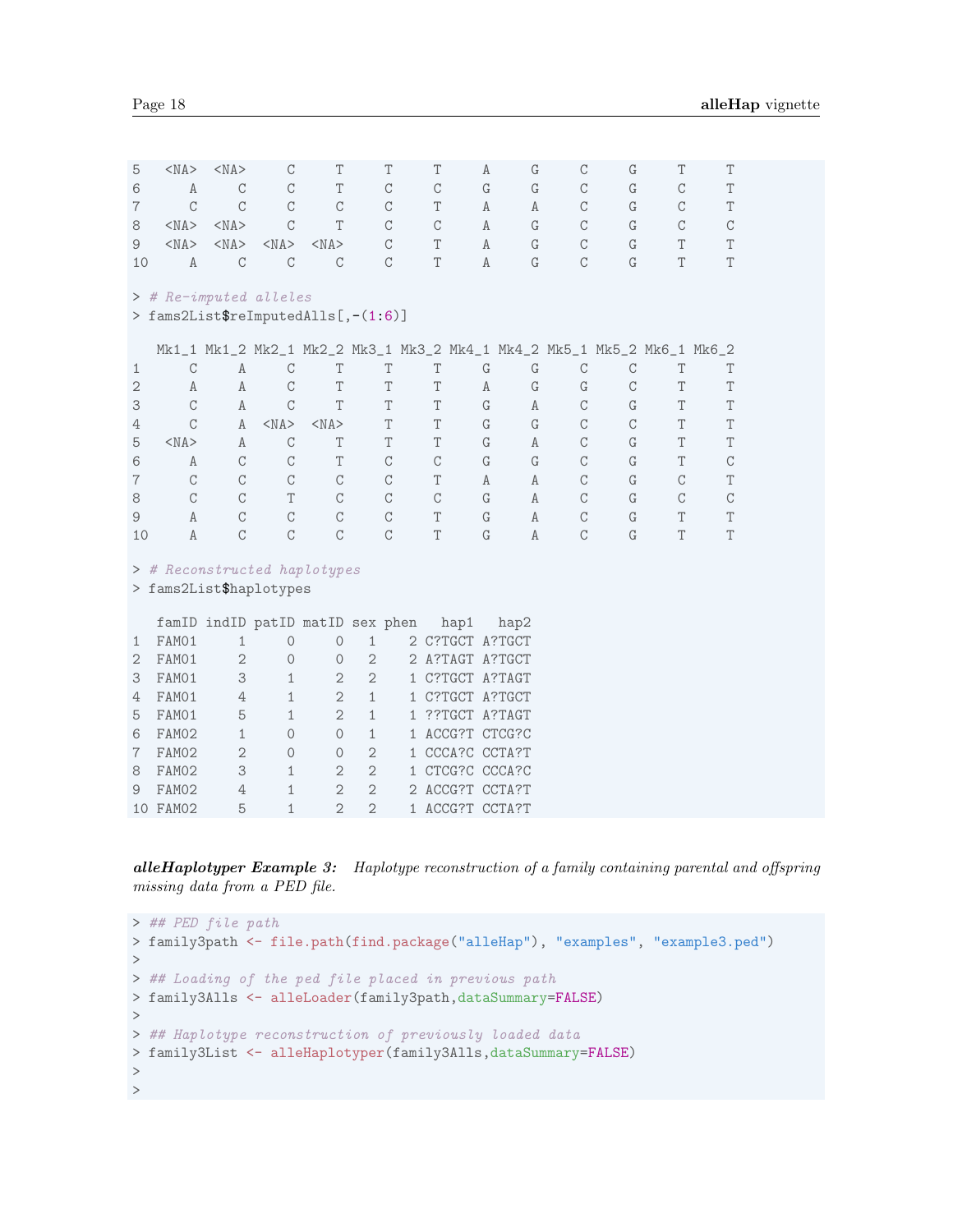> # Original data

> family3Alls

|                   |            |            |            | famID indID patID matID sex phen Mk1_1 Mk1_2 Mk2_1 Mk2_2 Mk3_1 Mk3_2 |                |                |               |            |                 |              |            |            |            |            |            |
|-------------------|------------|------------|------------|----------------------------------------------------------------------|----------------|----------------|---------------|------------|-----------------|--------------|------------|------------|------------|------------|------------|
|                   |            |            |            | $\Omega$                                                             | $\mathbf{2}$   |                | $\mathcal{C}$ |            | T.              | $<$ NA $>$   |            | $<$ NA $>$ | $<$ NA $>$ |            | $<$ NA $>$ |
| $\mathcal{D}_{1}$ |            | 2          | $\bigcap$  | $\Omega$                                                             | $\overline{2}$ | 1              | $<$ NA $>$    | $<$ NA $>$ |                 | $<$ NA $>$   |            | $<$ NA $>$ | $<$ NA $>$ |            | $<$ NA $>$ |
| 3                 |            | 3          |            | $\mathfrak{D}$                                                       | 1              | $\mathbf{2}$   | C             |            | C               | A            |            | G          |            | A          | T          |
| 4                 |            | 4          |            | $\mathfrak{D}$                                                       | 1              | $\mathfrak{D}$ | $\mathcal{C}$ |            | Τ               | A            |            | C          |            | $<$ NA $>$ | $<$ NA $>$ |
| 5                 |            | 5          |            | $\overline{2}$                                                       | 1              | $\mathfrak{D}$ | C             |            | Τ               | A            |            | G          |            |            | Τ          |
| 6                 |            | 6          |            | $\mathfrak{D}$                                                       | 1              | $\mathbf{2}$   | C             |            | Τ               | $\mathbf{A}$ |            | $\Gamma$   |            |            | T          |
|                   |            | 7          |            | $\mathfrak{D}$                                                       | $\mathfrak{D}$ | $\mathbf{1}$   | $<$ NA $>$    |            | $<$ NA> $<$ NA> |              |            | $<$ NA $>$ |            |            | G          |
|                   |            |            |            | Mk4_1 Mk4_2 Mk5_1 Mk5_2 Mk6_1 Mk6_2 Mk7_1 Mk7_2 Mk8_1 Mk8_2          |                |                |               |            |                 |              |            |            |            |            |            |
|                   | $<$ NA $>$ | $<$ NA $>$ | $<$ NA $>$ | $<$ NA $>$                                                           |                | A              | C             | $<$ NA $>$ | $<$ NA $>$      |              | $<$ NA $>$ |            | $<$ NA $>$ |            |            |
| 2                 | $<$ NA $>$ | $<$ NA $>$ | $<$ NA $>$ | $<$ NA> $<$ NA> $<$ NA> $<$ NA> $>$                                  |                |                |               | $<$ NA $>$ | $<$ NA $>$      |              | $<$ NA $>$ |            | $<$ NA $>$ |            |            |
| 3                 | Α          | Α          | G          | T                                                                    |                | $\mathbb{A}$   | С             | Α          |                 |              | A          |            | G          |            |            |
| 4                 | Α          | T          | C          | G                                                                    |                | $\mathcal{C}$  | C             | C          | T               |              | C          |            | G          |            |            |
| 5                 | $<$ NA $>$ | $<$ NA $>$ | G          | T                                                                    |                | A              | C             | A          | C               |              | A          |            | А          |            |            |
| 6                 | A          | A          | G          | T                                                                    |                | Α              |               | A          |                 |              | Α          |            | Α          |            |            |
|                   | Α          | T          | С          | G                                                                    | $<$ NA $>$     |                | $<$ NA $>$    | C          | T               |              | $<$ NA $>$ |            | $<$ NA $>$ |            |            |
|                   |            |            |            |                                                                      |                |                |               |            |                 |              |            |            |            |            |            |

> # Re-imputed alleles

> family3List\$reImputedAlls

|   |   |              |   |                                                             |                |                             |    |   |   |   |   | famID indID patID matID sex phen Mk1_1 Mk1_2 Mk2_1 Mk2_2 Mk3_1 Mk3_2 |   |
|---|---|--------------|---|-------------------------------------------------------------|----------------|-----------------------------|----|---|---|---|---|----------------------------------------------------------------------|---|
|   |   |              |   | Ω                                                           |                |                             |    |   |   | G |   |                                                                      |   |
|   |   | 2            |   | $\Omega$                                                    | 2              |                             |    |   |   | A |   | A<br>A                                                               |   |
|   |   | 3            |   | 2                                                           | 1              | 2                           |    |   | C | G |   | A                                                                    | А |
|   |   | 4            |   | $\mathfrak{D}$                                              | 1              | $\mathcal{D}_{\mathcal{L}}$ |    | Т |   |   |   | A<br>G                                                               |   |
| 5 |   | 5            |   | $\mathfrak{D}$                                              |                | $\mathcal{D}_{\mathcal{L}}$ |    |   |   | G |   | A                                                                    |   |
| 6 |   | 6            |   | $\mathfrak{D}$                                              | 1              | $\mathcal{D}_{\mathcal{L}}$ |    | C |   | G |   | A                                                                    |   |
|   |   | 7            |   | $\mathfrak{D}$                                              | $\mathfrak{D}$ |                             |    | Т |   |   |   | A                                                                    |   |
|   |   |              |   | Mk4_1 Mk4_2 Mk5_1 Mk5_2 Mk6_1 Mk6_2 Mk7_1 Mk7_2 Mk8_1 Mk8_2 |                |                             |    |   |   |   |   |                                                                      |   |
|   | A |              |   |                                                             |                | A                           | C  | A |   |   | A |                                                                      |   |
|   | A | A            | G | G                                                           |                |                             |    |   |   |   |   |                                                                      |   |
|   | A | $\mathbb{A}$ |   | G                                                           |                | A                           | C. | A |   |   | A |                                                                      |   |
|   | T | $\mathbb{A}$ | C | G                                                           |                |                             |    | T |   |   |   |                                                                      |   |
| 5 | A | Α            |   | G                                                           |                | A                           |    | Α |   |   | A |                                                                      |   |
| 6 | A | A            |   | G                                                           |                | A                           |    | A |   |   | A |                                                                      |   |
|   |   |              |   |                                                             |                |                             |    |   |   |   |   |                                                                      |   |

### > # Reconstructed haplotypes

> family3List\$haplotypes

|               |              |   |   | famID indID patID matID sex phen |               | hap1                | hap2 |
|---------------|--------------|---|---|----------------------------------|---------------|---------------------|------|
|               |              |   |   |                                  |               | 1 CGTATAAA TCGTCCTC |      |
| $\mathcal{D}$ |              |   |   | $\bigcap$                        | $\mathcal{D}$ | 1 CAAAGCCG TACAGCCA |      |
| 3             | 1            | 3 | 1 |                                  | $\mathbf{1}$  | 2 CGTATAAA CAAAGCCG |      |
| 4             | 1            |   | 1 |                                  | 1             | 2 TCGTCCTC CAAAGCCG |      |
| 5             | 1            | 5 |   |                                  | 1             | 2 CGTATAAA TACAGCCA |      |
| 6             | 1            | 6 |   |                                  | -1            | 2 CGTATAAA TACAGCCA |      |
|               | $\mathbf{1}$ |   |   |                                  |               | 1 TCGTCCTC TACAGCCA |      |